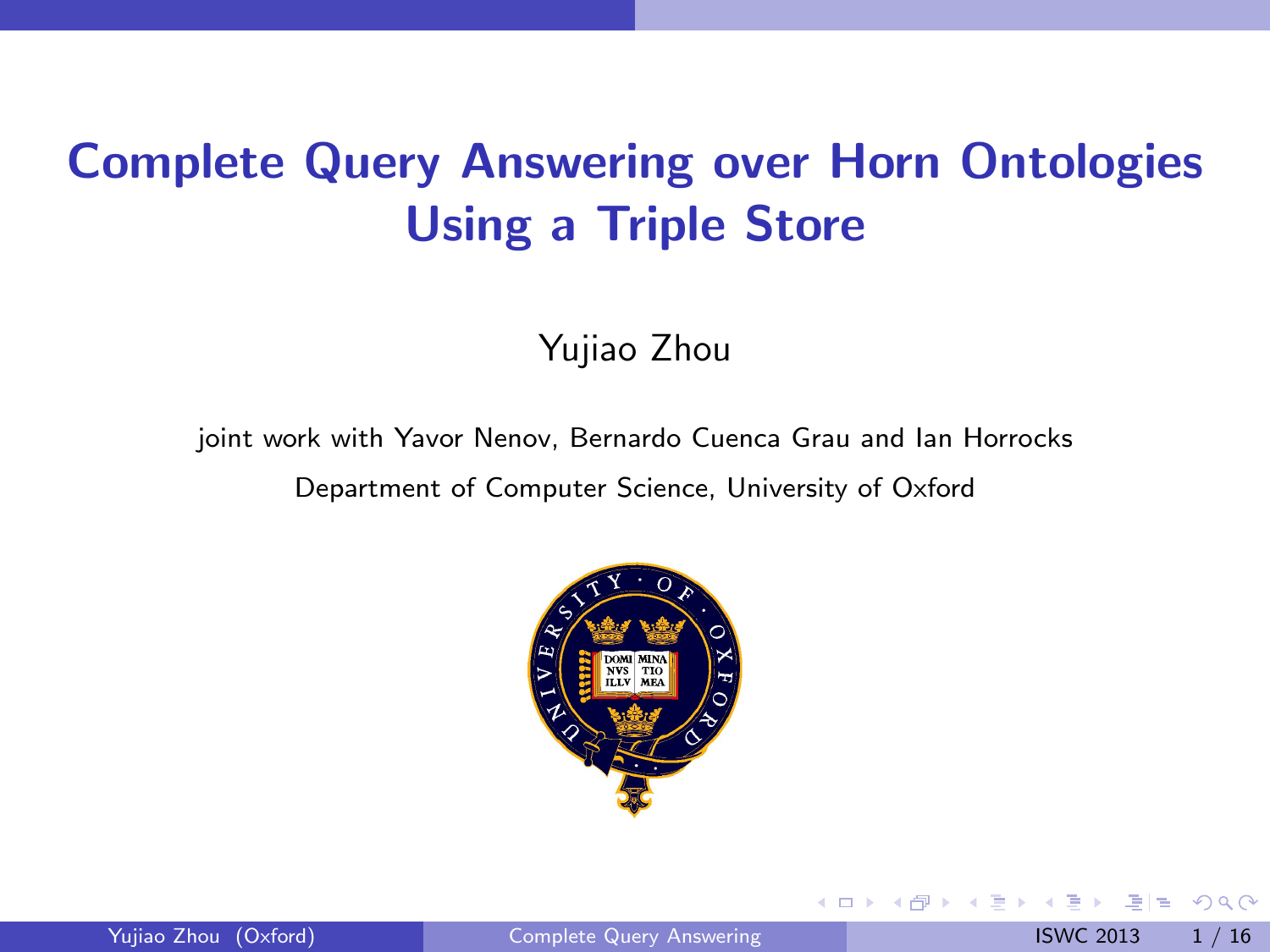### Conjunctive Query Answering

- An ontology  $\mathcal O$  consists of a set of schema-level axioms.
- $\bullet$  A *dataset D* consists of a set of facts (ground atoms).
- A conjunctive query is of the form  $Q(\vec{x}) = \exists \vec{v} \varphi(\vec{x}, \vec{v}).$
- $\vec{a} \in \text{cert}(Q, Q, \mathcal{D})$  iff  $\mathcal{O} \cup \mathcal{D} \models Q(\vec{a})$ .

4 0 8

K 3 X X 3

 $E|E \cap Q$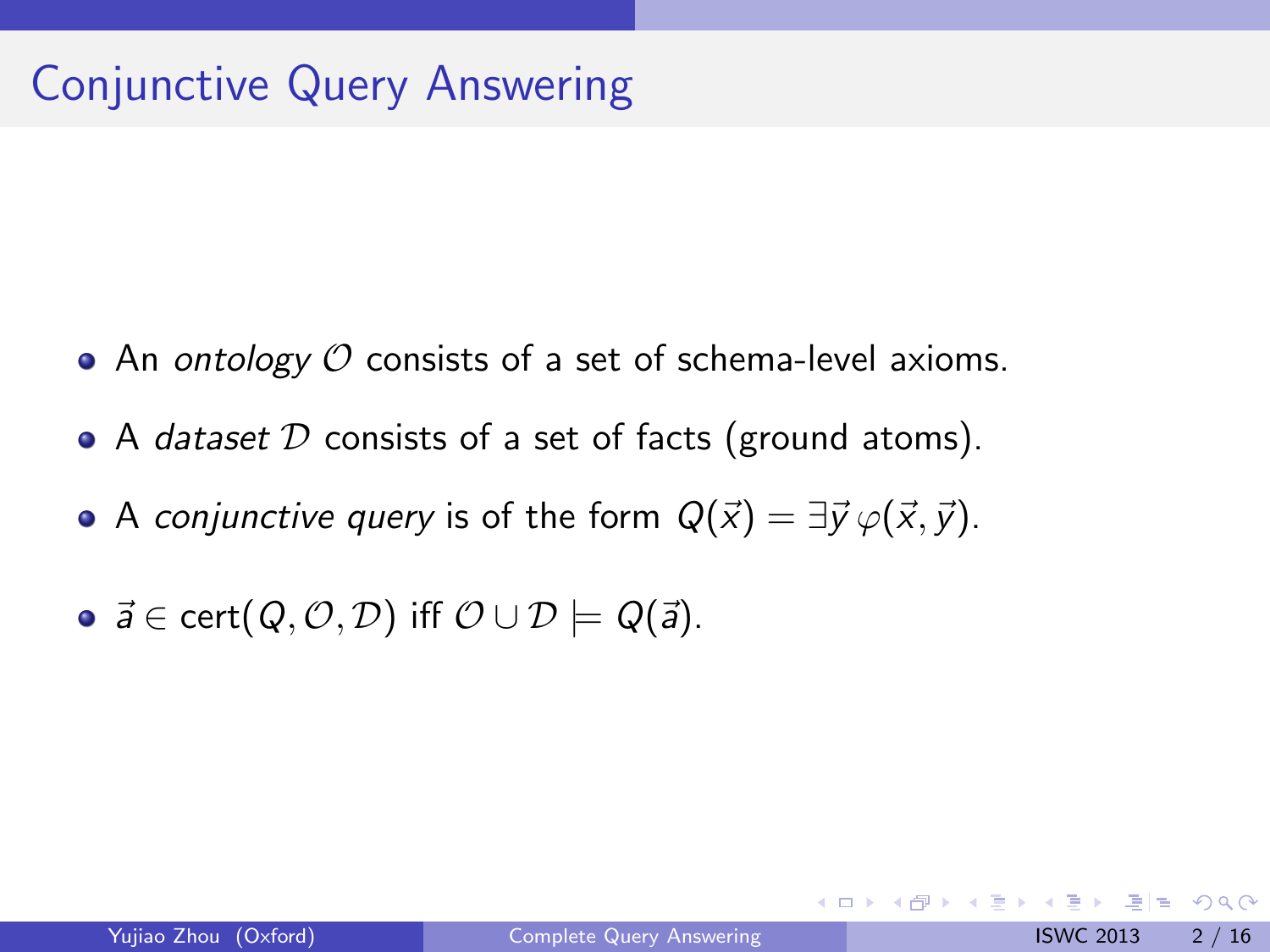### Running example

- $\mathcal{O}^\textsf{ex} = \{$  SubClassOf (Animal SomeValuesFrom(eats Thing)), SubClassOf (Herbivore AllValuesFrom (eats Plant)), DisjointClasses(Herbivore Carnivore), SubClassOf (Carnivore MinCardinality (2 hasParent)) }
- $\mathcal{D}^\text{ex} = \{\text{ } \textit{ClassA} \text{s} \text{section} \text{(Animal, } \textit{lion}\text{)}, \text{ } \textit{ClassA} \text{s} \text{section} \text{(Animal, } \textit{rabbit}\text{)},$ ClassAssertion(Herbivore, rabbit), ClassAssertion(Herbivore, sheep),  $PropertyA$ ssertion(eats, sheep, grass), ClassAssertion(Carnivore, wolf) }

 $Q^{ex}(x) = \exists y$ (eats $(x, y) \wedge$ Plant $(y)$ )

$$
cert(Q^{ex}, \mathcal{O}^{ex}, \mathcal{D}^{ex}) = \{ \text{ sheep}, \text{rabbit } \}
$$

K □ ▶ K 何 ▶ K 글 ▶ K 글 ▶ [글] 는 K) Q (^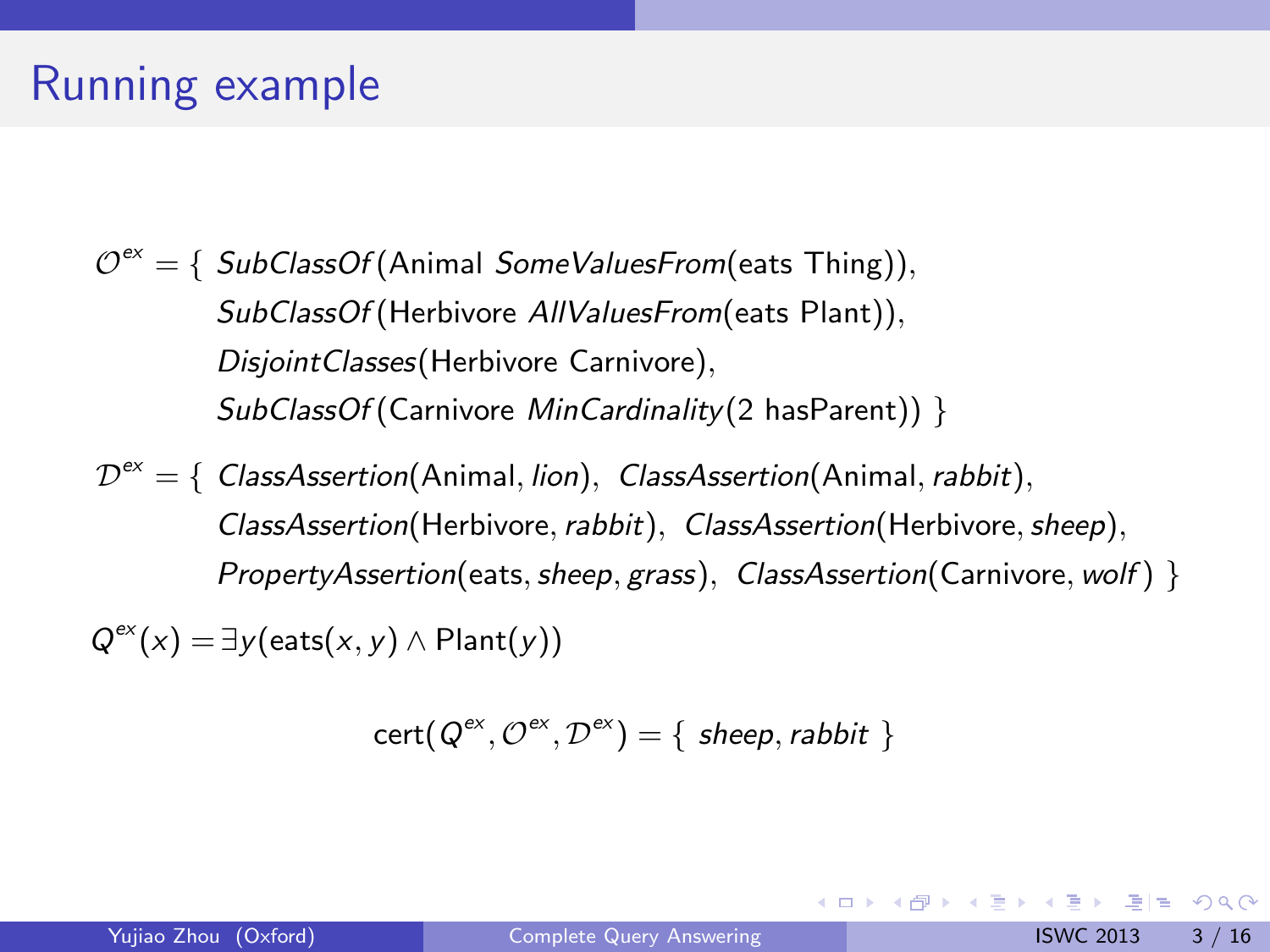- SubClassOf (Herbivore AllValuesFrom(eats Plant)), DisjointClasses(Herbivore Carnivore),  $SubClassOf (Carnivore *MinCardinality*(2 hasParent))$  }  $\mathcal{O}^\textsf{ex} = \{$  SubClassOf (Animal SomeValuesFrom(eats Thing)),
- $\mathcal{D}^{\text{ex}} = \{\text{ } \textit{ClassA} \text{ssertion} \text{(Animal, } \textit{lion}\text{), } \textit{ClassA} \text{ssertion} \text{(Animal, } \textit{rabbit}\text{), }$ ClassAssertion(Herbivore, rabbit), ClassAssertion(Herbivore, sheep),  $PropertyAssertion(eats, sheep, grass), ClassAssertion(Carnivore, wolf)$

$$
Q^{\text{ex}}(x) = \exists y (\text{eats}(x, y) \land \text{Plant}(y))
$$

$$
\mathcal{O}^{ex} \cup \mathcal{D}^{ex} \models Q^{ex}(sheep)
$$

$$
cert(Q^{ex}, \mathcal{O}^{ex}, \mathcal{D}^{ex}) = \{ \ sheep, rabbit \}
$$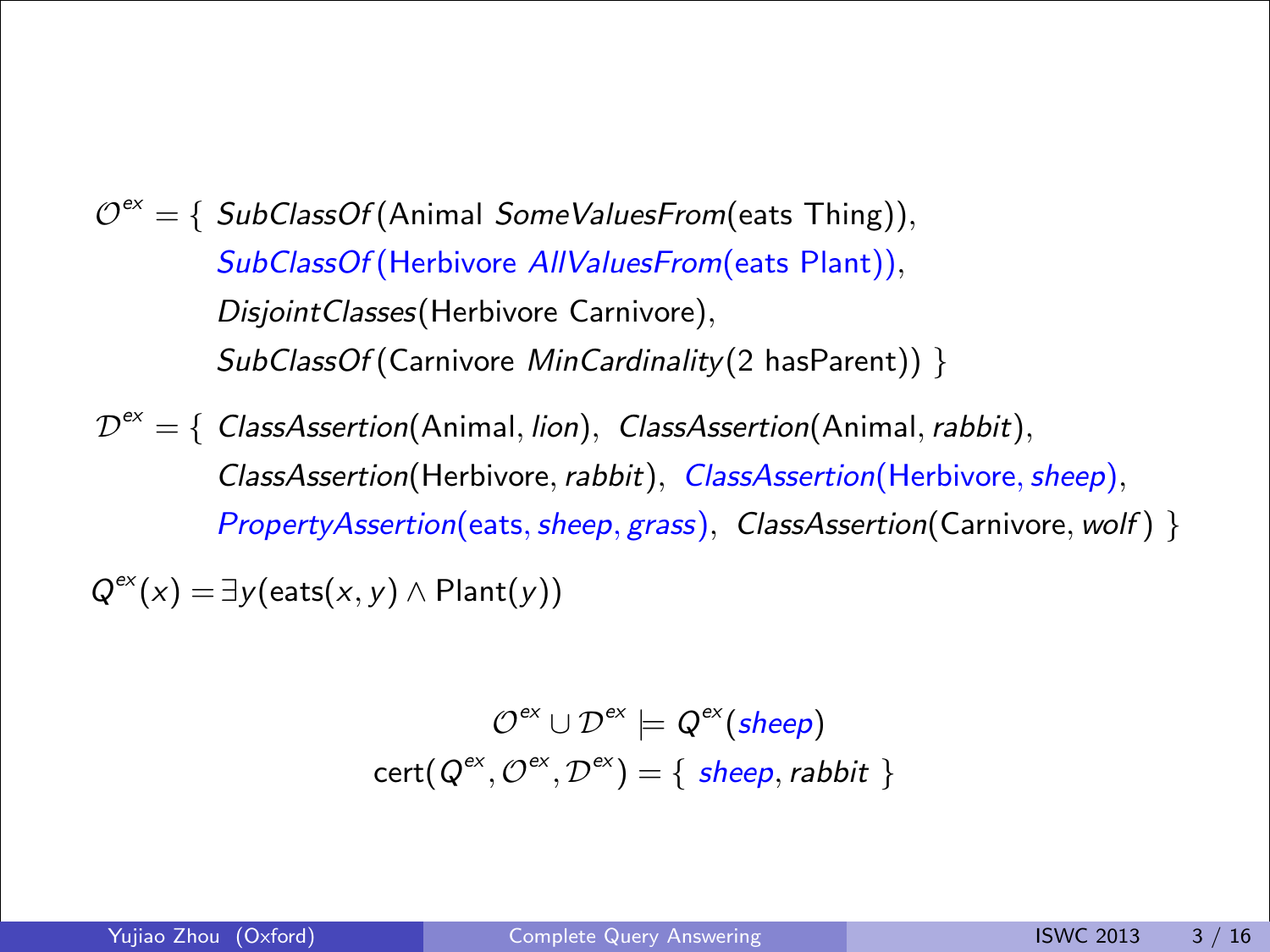- SubClassOf (Herbivore AllValuesFrom(eats Plant)), DisjointClasses(Herbivore Carnivore),  $SubClassOf (Carnivore *MinCardinality*(2 hasParent))$  }  $\mathcal{O}^\textsf{ex} = \{ \ \mathit{SubClassOf}(\textsf{Animal SomeValuesFrom}(\textsf{eats Thinking})),$
- $\mathcal{D}^{\text{ex}} = \{\text{ } \textit{ClassA} \text{ssertion} \text{(Animal, } \textit{lion}\text{), } \textit{ClassA} \text{ssertion} \text{(Animal, } \textit{rabbit}\text{), }$ ClassAssertion(Herbivore, rabbit), ClassAssertion(Herbivore, sheep),  $PropertyAssertion(eats, sheep, grass), ClassAssertion(Carnivore, wolf)$

$$
Q^{\text{ex}}(x) = \exists y (\text{eats}(x, y) \land \text{Plant}(y))
$$

$$
\mathcal{O}^{ex} \cup \mathcal{D}^{ex} \models Q^{ex}(rabbit)
$$
  
cert( $Q^{ex}, Q^{ex}, D^{ex}) = \{ \text{ sheep, rabbit } \}$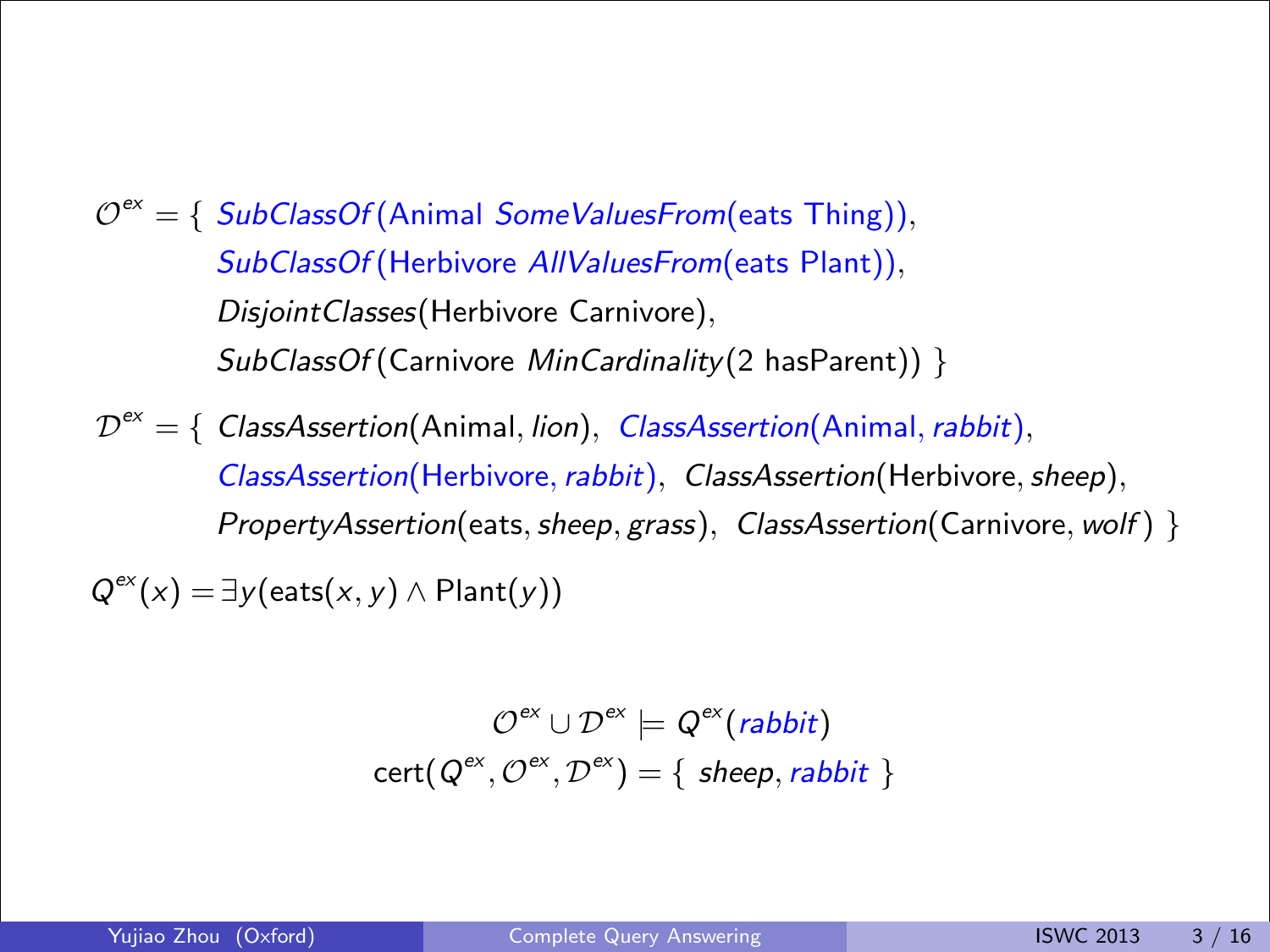### **Background**

#### OWL 2

- High computational complexity
- Limited scalability of OWL 2 reasoner

### • Lightweight profiles, e.g. OWL 2 RL

- Polynomial data complexity Scalable triple stores: OWLim, Oracle's RDF Semantic Graph, RDFox ...
- Restrictions on expressivity

Disjunctive and existential axioms

 $F = \Omega Q$ 

化重新润滑脂

4 0 8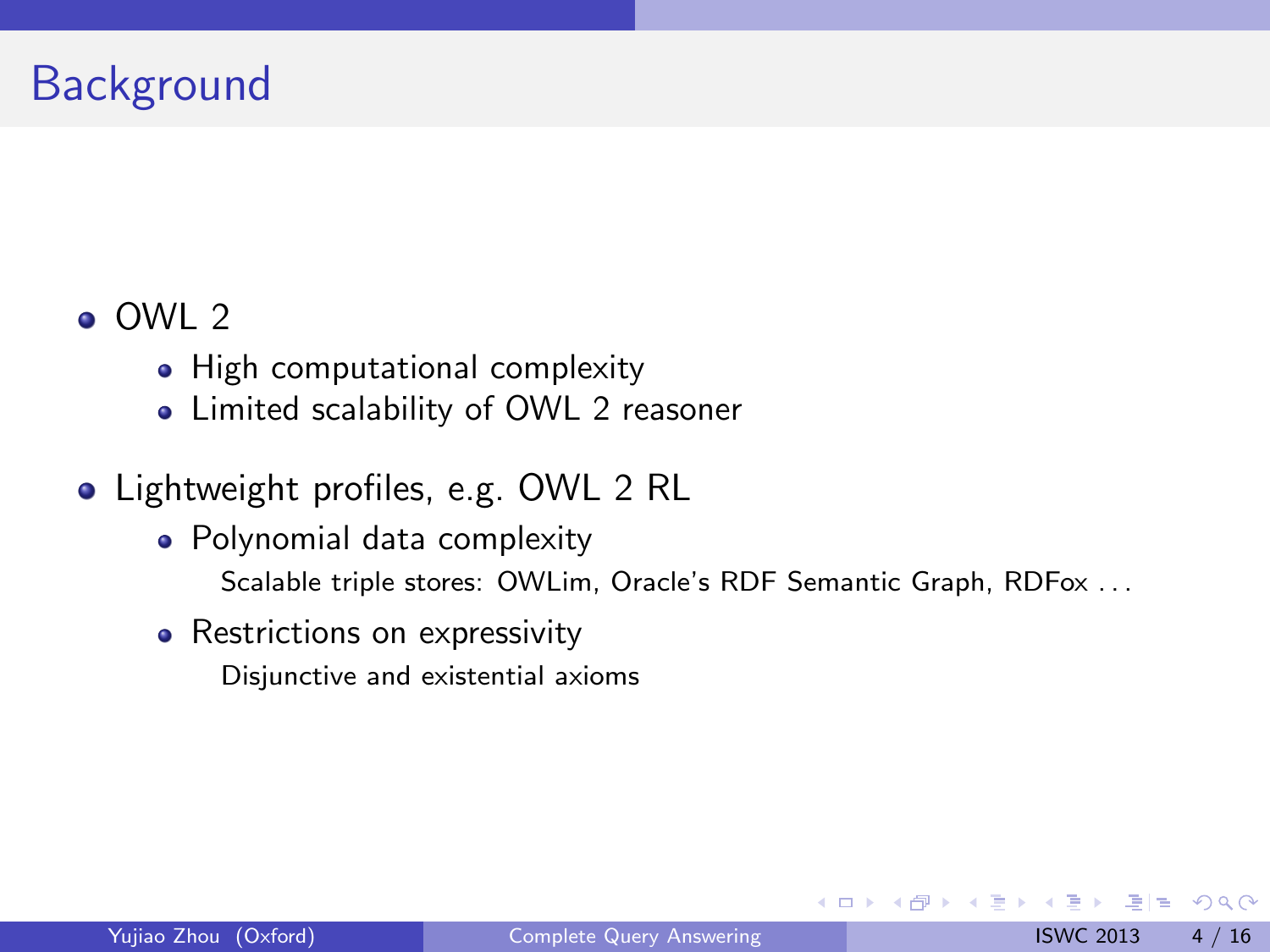### OWL 2 RL reasoner - most workload

- $\bullet$  Compute lower and upper bounds for query answers;<sup>1</sup>
- ? <sup>∗</sup>Extract relavant part to resolve answers in the gap;

#### OWL 2 reasoner - as little work as possible

**3** Check the answers in the gap with the relevant fragment.

<span id="page-6-0"></span> $<sup>1</sup>$ Yujiao Zhou et al. "Making the Most of your Triple Store: Query Answering</sup> in OWL 2 Using an RL Reasoner". In: WWW. 2013. KED KARD KED KED EN AGA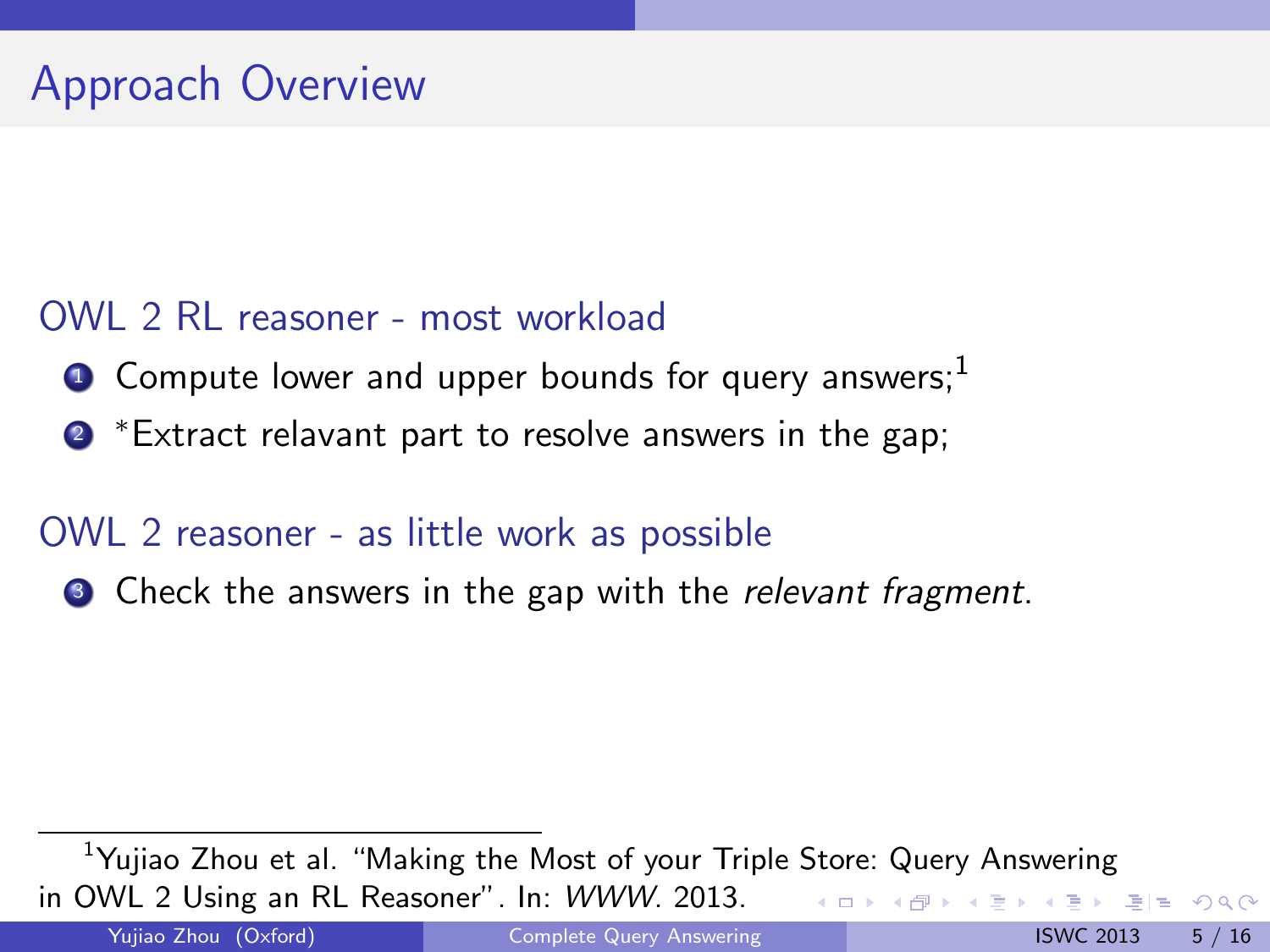### Lower Bounds

 $\mathcal{O}_I$ : RL fragment of  $\mathcal O$ 

 $\mathcal{O}_I \subseteq \mathcal{O}$ 

Property:

$$
\mathsf{cert}(\mathsf{Q}, \mathcal{O}_L, \mathcal{D}) \subseteq \mathsf{cert}(\mathsf{Q}, \mathcal{O}, \mathcal{D})
$$

#### Example

- $\mathcal{O}_L^{\mathsf{ex}}=\{\ \mathit{SubClassOf}(\mathsf{Herbivore} \ \mathit{AllValuesFrom}(\mathsf{eats} \ \mathsf{Plant}))$ DisjointClasses(Herbivore Carnivore) }
- $\mathcal{D}^\text{ex} = \{\text{ } \textit{ClassA} \text{s} \text{section} \text{(Animal, } \textit{lion}), \text{ } \textit{ClassA} \text{s} \text{section} \text{(Animal, } \textit{rabbit}),$ ClassAssertion(Herbivore, rabbit), ClassAssertion(Herbivore, sheep),  $PropertyA$ ssertion(eats, sheep, grass), ClassAssertion(Carnivore, wolf) }

 $Q^{ex}(x) = \exists y$ (eats $(x, y) \wedge$ Plant $(y)$ )

<span id="page-7-0"></span> $cert(Q^{ex}, \mathcal{O}_L^{ex}, \mathcal{D}^{ex}) = \{ \; sheep \; \}$  $cert(Q^{ex}, \mathcal{O}_L^{ex}, \mathcal{D}^{ex}) = \{ \; sheep \; \}$  $cert(Q^{ex}, \mathcal{O}_L^{ex}, \mathcal{D}^{ex}) = \{ \; sheep \; \}$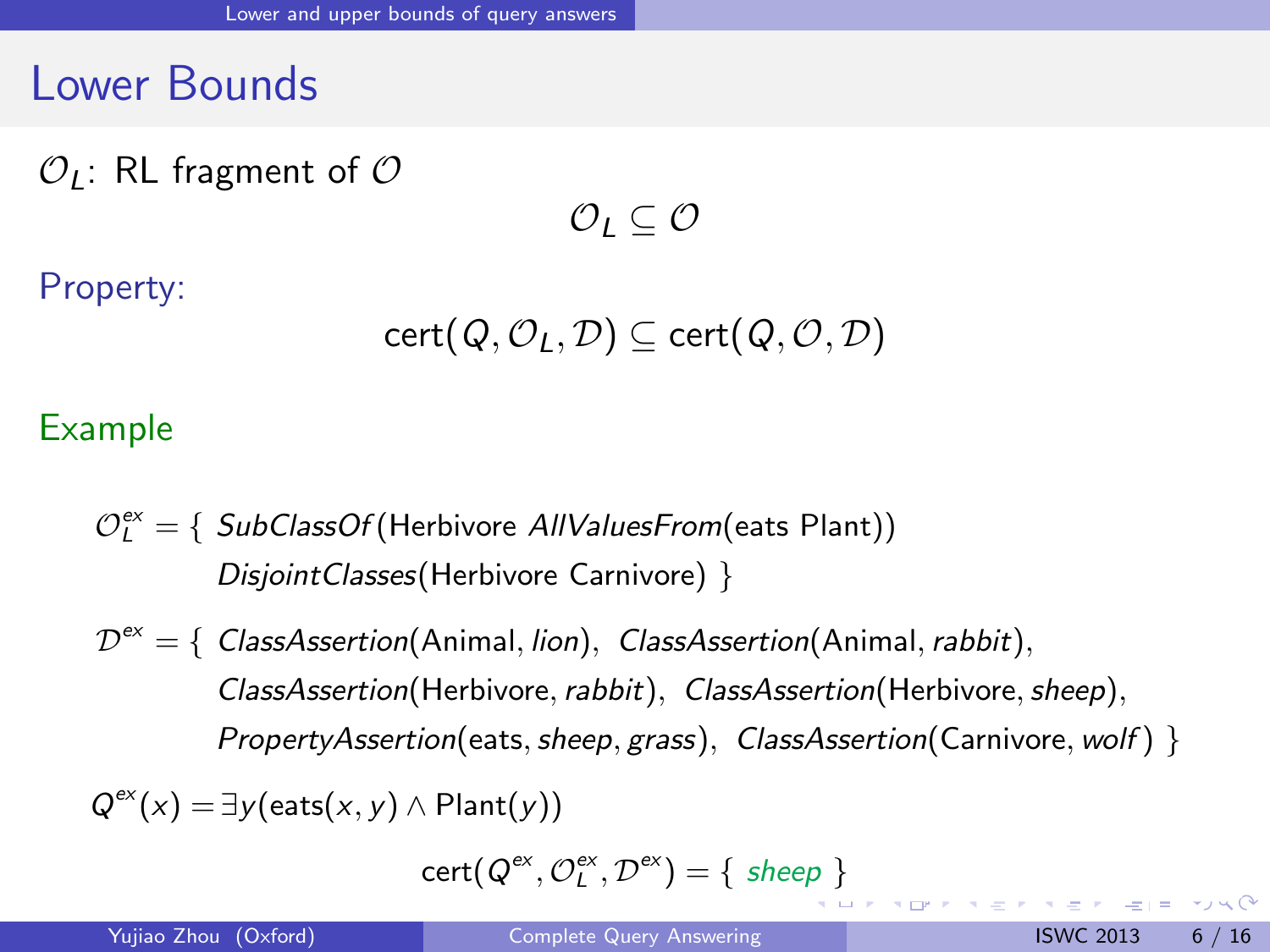### Upper Bounds

Over-approximate  $\mathcal O$  to an RL ontology  $\mathcal O_U$ , s.t.

 $\mathcal{O}_U \models \mathcal{O}$ 

**Property** 

$$
\mathsf{cert}(\mathsf{Q}, \mathcal{O}, \mathcal{D}) \subseteq \mathsf{cert}(\mathsf{Q}, \mathcal{O}_U, \mathcal{D})
$$

• Disjunctive axioms: disjunctions  $\rightarrow$  conjunctions. SubClassOf (Mammal UnionOf (Herbivore Carnivore))  $\rightarrow$  SubClassOf (Mammal IntersectionOf (Herbivore Carnivore))

Existential axioms: skolemisation by fresh individuals. SubClassOf (Animal SomeValuesFrom(eats Thing))  $\rightarrow$  SubClassOf (Animal HasValue(eats c))

4 0 8

<span id="page-8-0"></span> $\overline{AB}$  )  $\overline{AB}$  )  $\overline{AB}$  )  $\overline{AB}$  )  $\overline{AB}$  )  $\overline{AB}$  )  $\overline{AB}$  )  $\overline{AB}$  )  $\overline{AB}$  )  $\overline{AB}$  )  $\overline{AB}$  )  $\overline{AB}$  )  $\overline{AB}$  )  $\overline{AB}$  )  $\overline{AB}$  )  $\overline{AB}$  )  $\overline{AB}$  )  $\overline{AB}$   $\overline{BC}$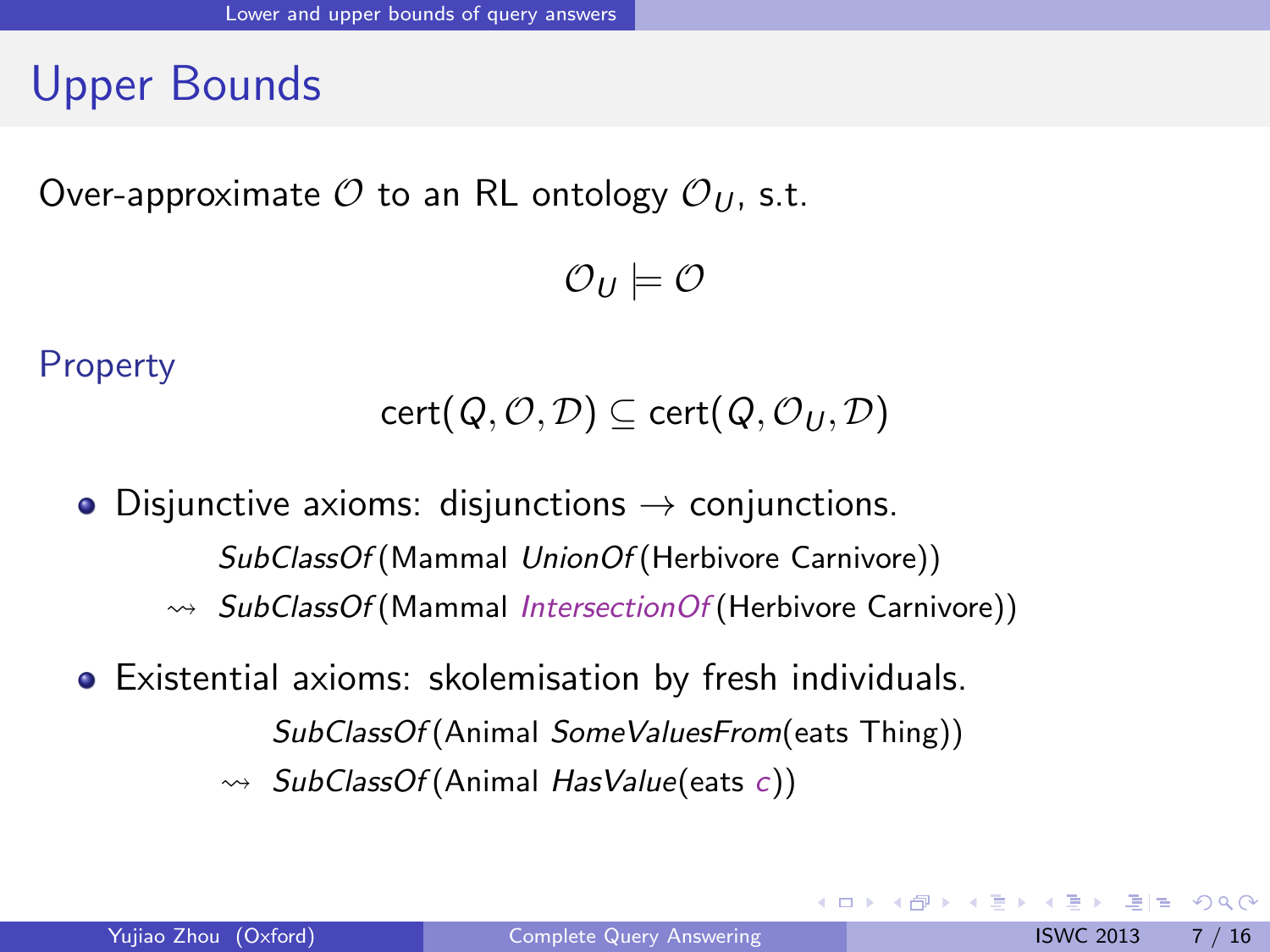$\mathcal{O}^\textsf{ex} = \{ \ \mathit{SubClassOf}(\textsf{Animal SomeValuesFrom}(\textsf{eats Thing})),$  $\textit{SubClassOf}(\text{Herbivore} \textit{ AllValuesFrom}(\textsf{eats Plant})),$ DisjointClasses(Herbivore Carnivore), SubClassOf (Carnivore MinCardinality (2 hasParent)) }

 $\mathcal{D}^{\text{ex}} = \{ \textit{ ClassA} \textit{ssertion}(\textit{Animal}, \textit{lion}), \textit{ ClassA} \textit{ssertion}(\textit{Animal}, \textit{rabbit}),$  $\mathcal{S}_{\mathcal{L}}$  (Apple Carnivore)) of  $\mathcal{S}_{\mathcal{L}}$  (Herbivore)) ClassAssertion(Herbivore, rabbit), ClassAssertion(Herbivore, sheep),<br>ClassAssertion(Herbivore, rabbit), ClassAssertion(Herbivore, sheep), PropertyAssertion(eats, sheep, grass), ClassAssertion(Carnivore, wolf) }

<span id="page-9-0"></span> $\mathsf{Q}^\textsf{ex}(x) = \exists \mathsf{y}(\textsf{eats}(x,y) \land \mathsf{Plant}(y))$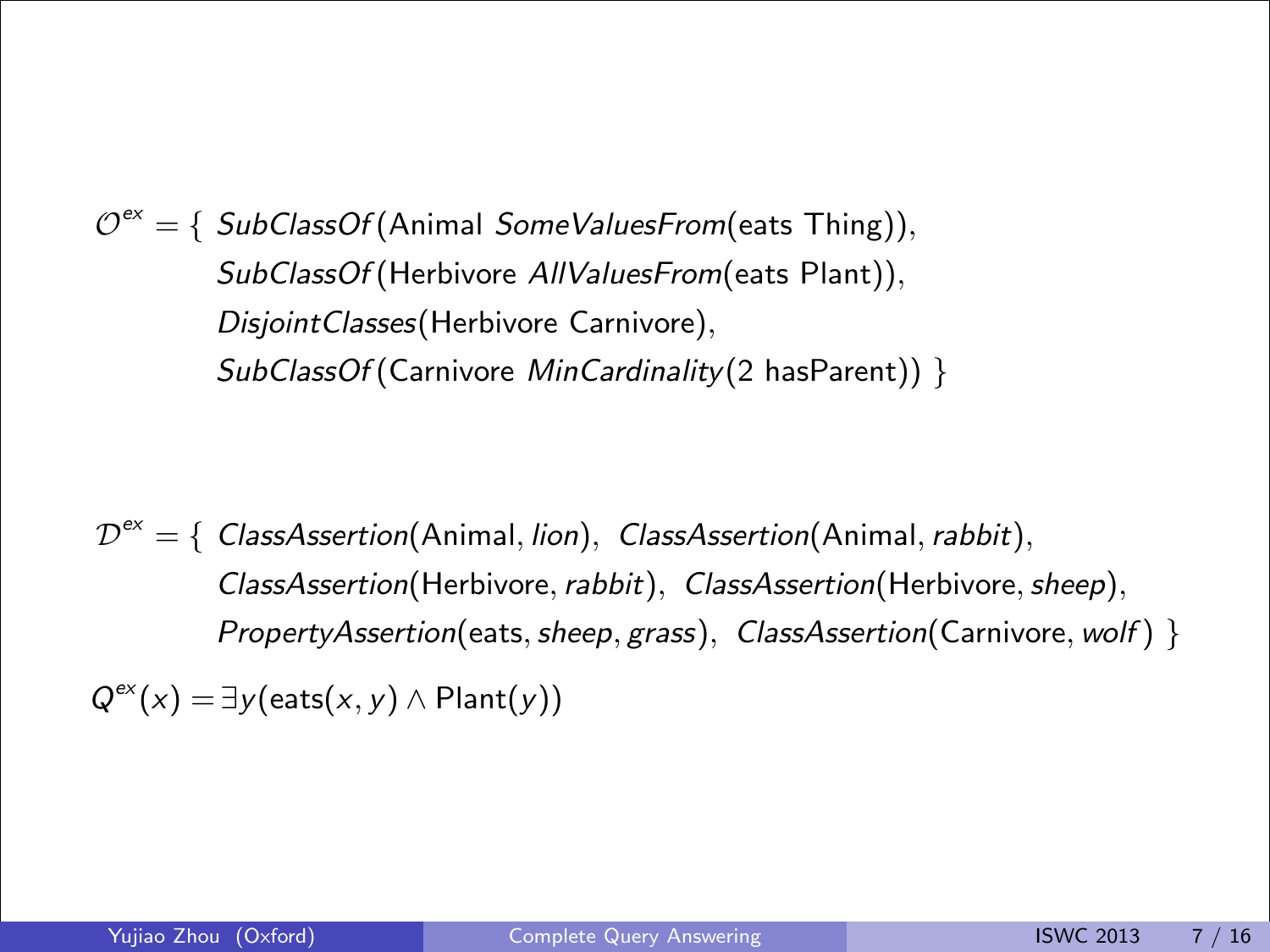$\mathcal{O}_U^{\mathrm{ex}}=\{$  SubClassOf(Animal HasValue(eats  $\in$  )),  $\textit{SubClassOf}(\text{Herbivore} \textit{ AllValuesFrom}(\textsf{eats Plant})),$  $SubClassOf(Carnivore$   $HasValue(hasParent \ c_2)),$ DisjointClasses(Herbivore Carnivore),  $SubClassOf(Carnivore HasValue(hasParent c<sub>1</sub>)),$ DifferentFrom( $c_1$   $c_2$ ) }

Disjunctive axioms: disjunctions → conjunctions.  $\mathcal{D}^{\text{ex}} = \{ \text{ } ClassAssociation(\text{Animal}, \text{lion}), \text{ } ClassAssociation(\text{Animal}, \text{rabbit}), \text{ }$ ClassAssertion(Herbivore, rabbit), ClassAssertion(Herbivore, sheep),<br>ClassAssertion(Herbivore, rabbit), ClassAssertion(Herbivore, sheep), PropertyAssertion(eats, sheep, grass), ClassAssertion(Carnivore, wolf) }

 $\mathsf{Q}^\textsf{ex}(x) = \exists \mathsf{y}(\textsf{eats}(x,y) \land \mathsf{Plant}(y))$ 

<span id="page-10-0"></span> $\textsf{cert}(\mathsf{Q}^{\textsf{ex}},\mathsf{\Sigma}^{\textsf{ex}}_{\mathsf{U}},\mathcal{D}^{\textsf{ex}})=\{\textit{ sheep},\textit{rabbit},\textit{lion}\ \}$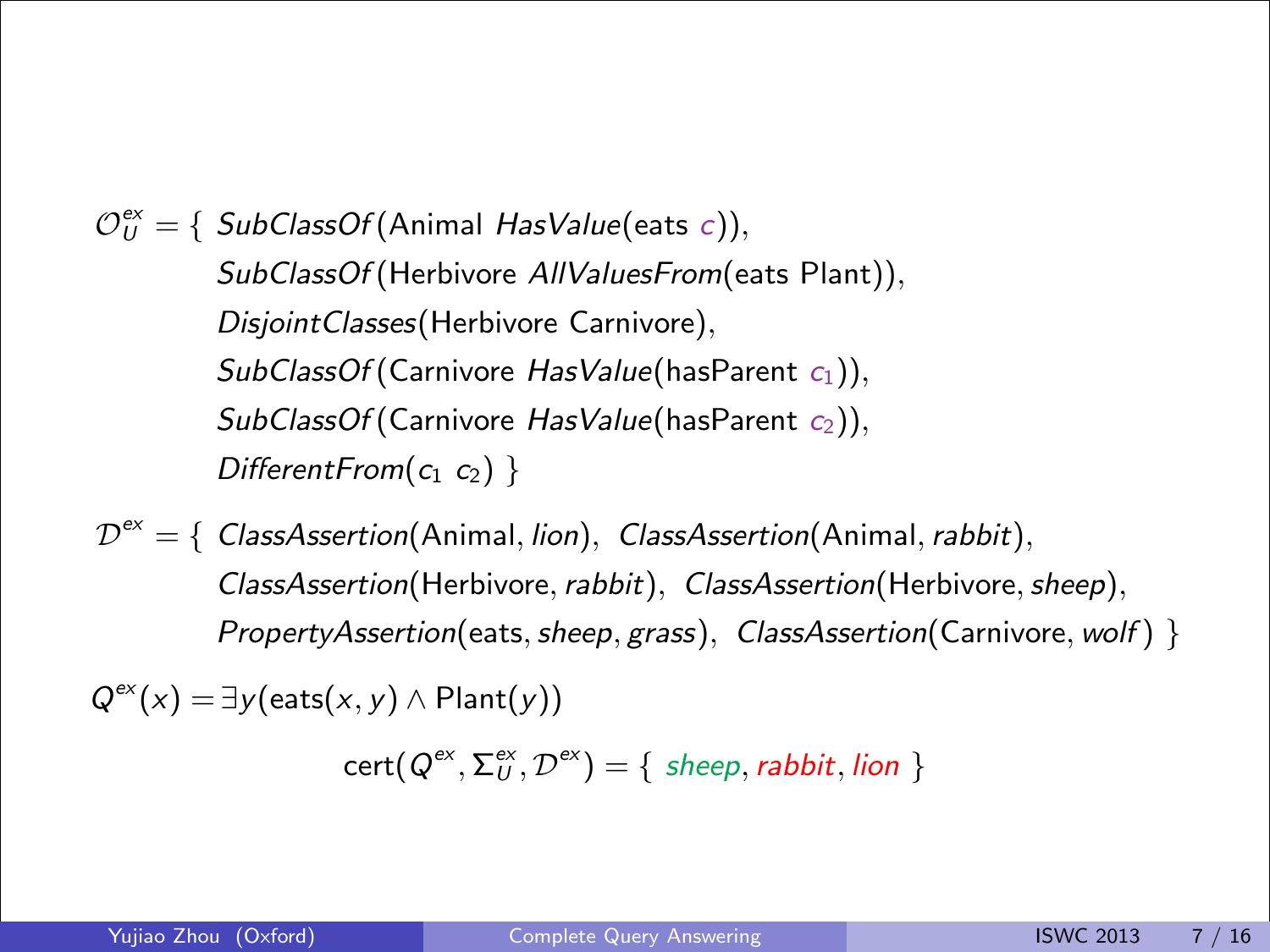### Lower & Upper Bounds

$$
\begin{cases}\n\vec{a} \in \text{cert}(Q, O, D) & \vec{a} \in \text{cert}(Q, O_L, D) \\
\vec{a} \notin \text{cert}(Q, O, D) & \vec{a} \notin \text{cert}(Q, O_U, D) \\
\end{cases} \quad \text{where}
$$

 $\mathcal{L}$ 

<span id="page-11-0"></span>K ロ > K 個 > K ミ > K ミ > (트) = K 9 Q @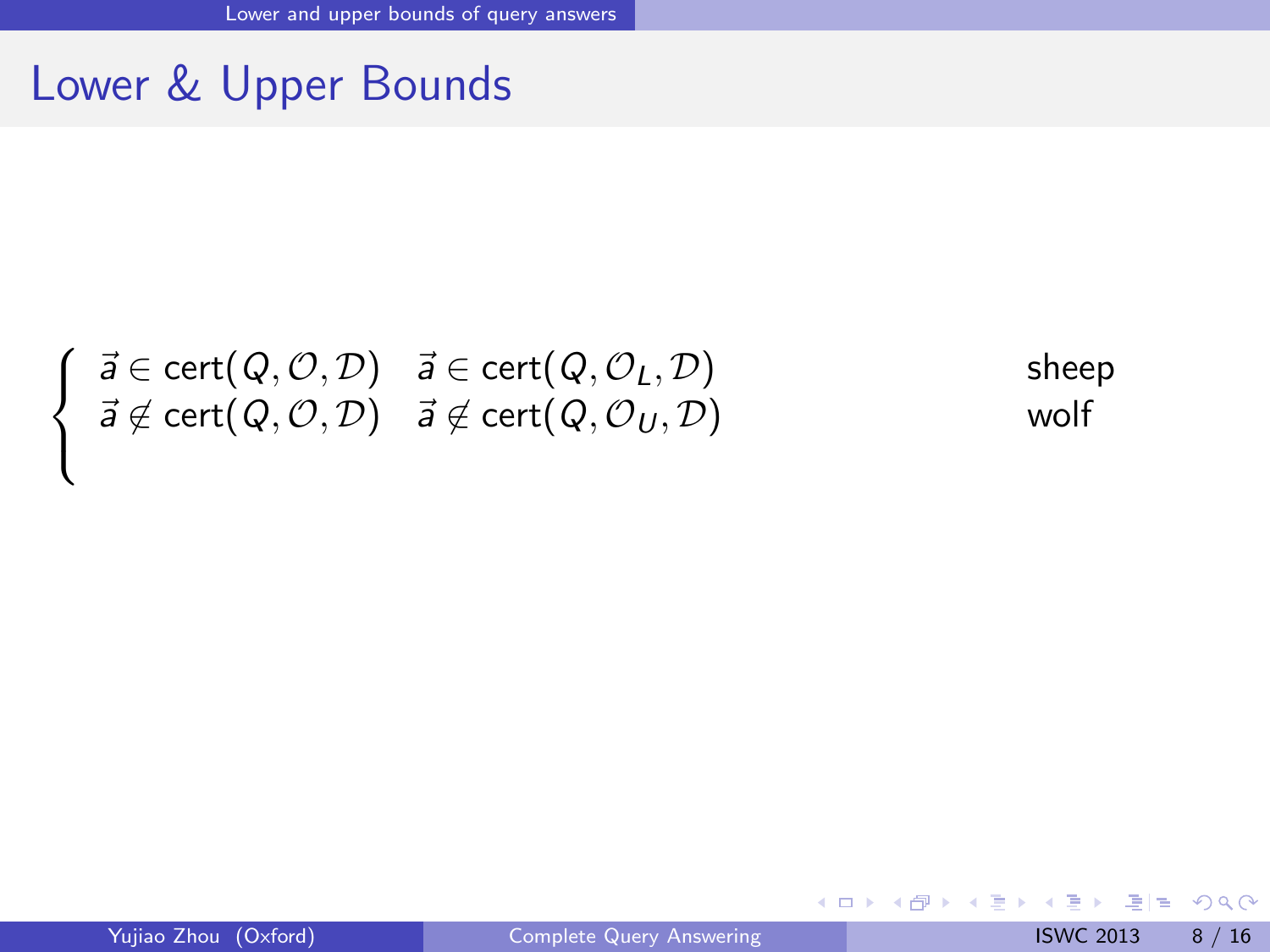### Lower & Upper Bounds

$$
\left\{\begin{array}{lcl} \vec{a} \in \text{cert}(Q, \mathcal{O}, \mathcal{D}) & \vec{a} \in \text{cert}(Q, \mathcal{O}_L, \mathcal{D}) & \text{sheep} \\ \vec{a} \not\in \text{cert}(Q, \mathcal{O}, \mathcal{D}) & \vec{a} \not\in \text{cert}(Q, \mathcal{O}_U, \mathcal{D}) & \text{wolf} \\ \text{??} & \vec{a} \in \text{cert}(Q, \mathcal{O}_U, \mathcal{D}) \setminus \text{cert}(Q, \mathcal{O}_L, \mathcal{D}) & \text{rabbit, lion} \end{array}\right.
$$

<span id="page-12-0"></span>K ロ > K 個 > K ミ > K ミ > (트) = K 9 Q @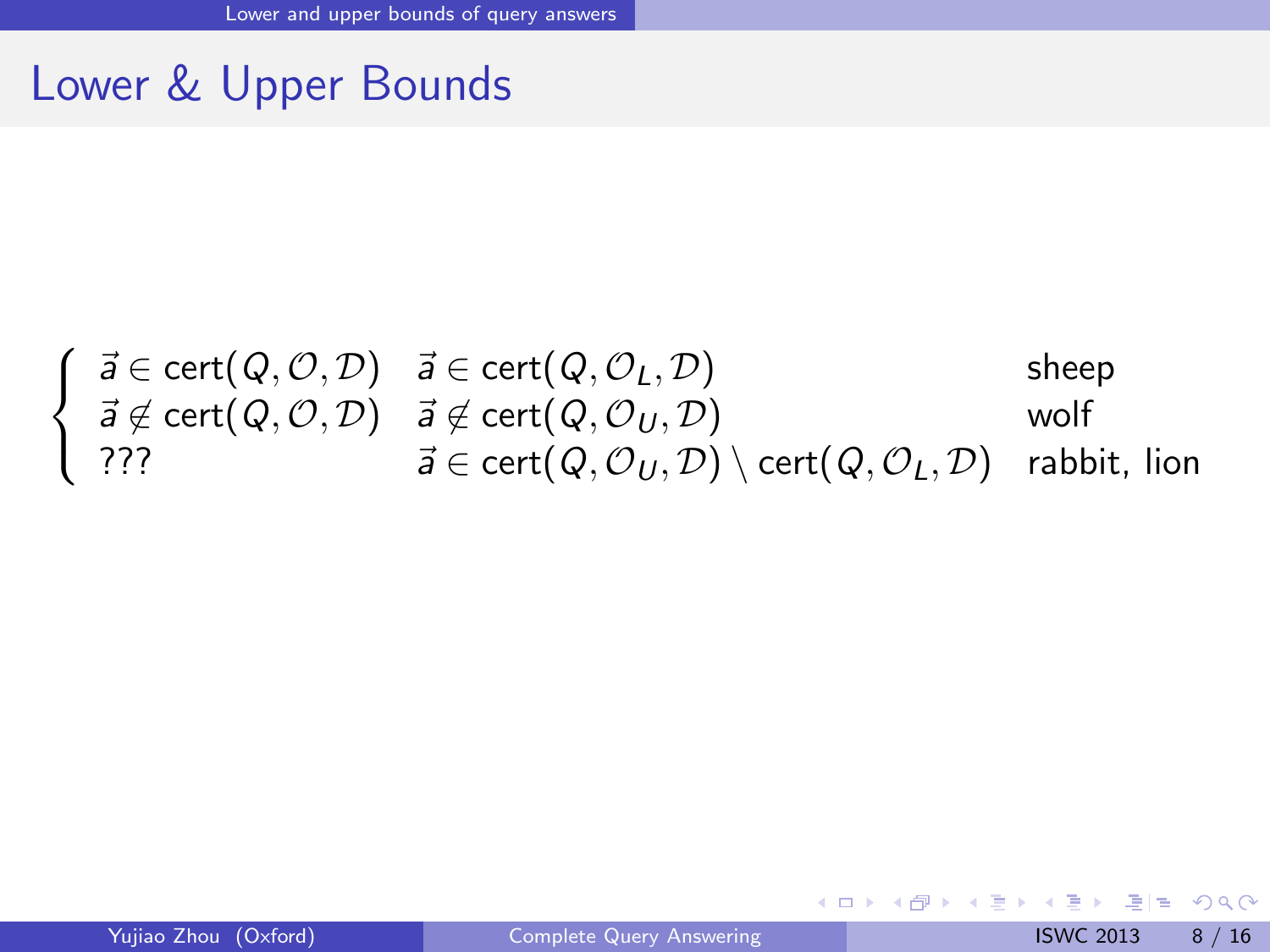### Lower & Upper Bounds

$$
\left\{\begin{array}{lcl} \vec{a} \in \text{cert}(Q, \mathcal{O}, \mathcal{D}) & \vec{a} \in \text{cert}(Q, \mathcal{O}_L, \mathcal{D}) & \text{sheep} \\ \vec{a} \not\in \text{cert}(Q, \mathcal{O}, \mathcal{D}) & \vec{a} \not\in \text{cert}(Q, \mathcal{O}_U, \mathcal{D}) & \text{wolf} \\ \text{??} & \vec{a} \in \text{cert}(Q, \mathcal{O}_U, \mathcal{D}) \setminus \text{cert}(Q, \mathcal{O}_L, \mathcal{D}) & \text{rabbit, lion} \end{array}\right.
$$

#### • Computed by the same OWL 2 RL reasoner efficiently.

**← ロ ▶ → イ 同** 

<span id="page-13-0"></span> $E|E$   $\Omega$ 

化重新润滑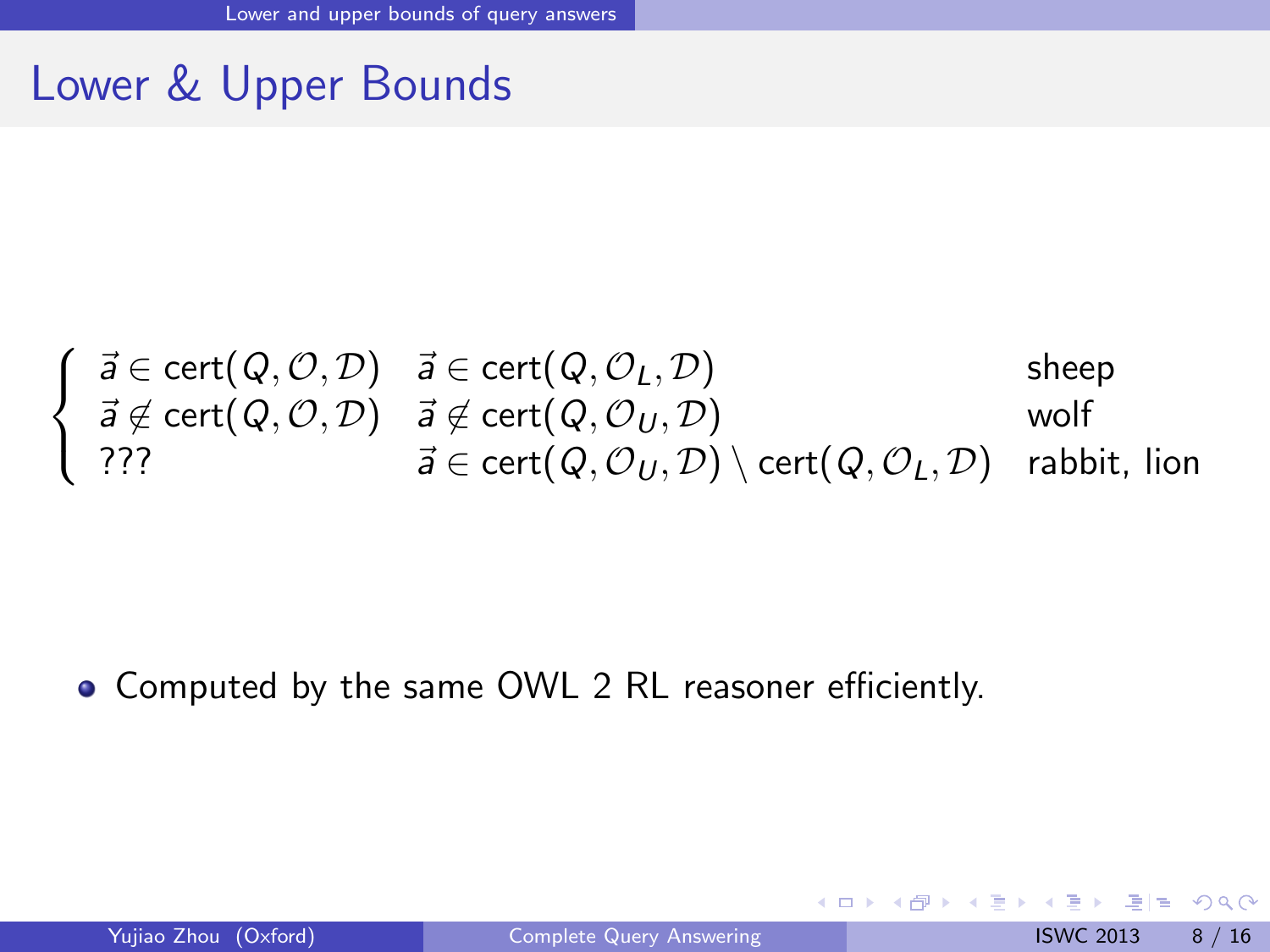### Main Intuition

Two questions:

- how  $Q^{\text{ex}}$ (*rabbit*),  $Q^{\text{ex}}$ (*lion*) are obtained from  $\mathcal{O}_U^{\text{ex}} \cup \mathcal{D}^{\text{ex}}$ ;
- if they can be derived from  $\mathcal{O}^{ex} \cup \mathcal{D}^{ex}$  in an analogical way.

4 日下

<span id="page-14-0"></span> $F = \Omega Q$ 

医单位 医单位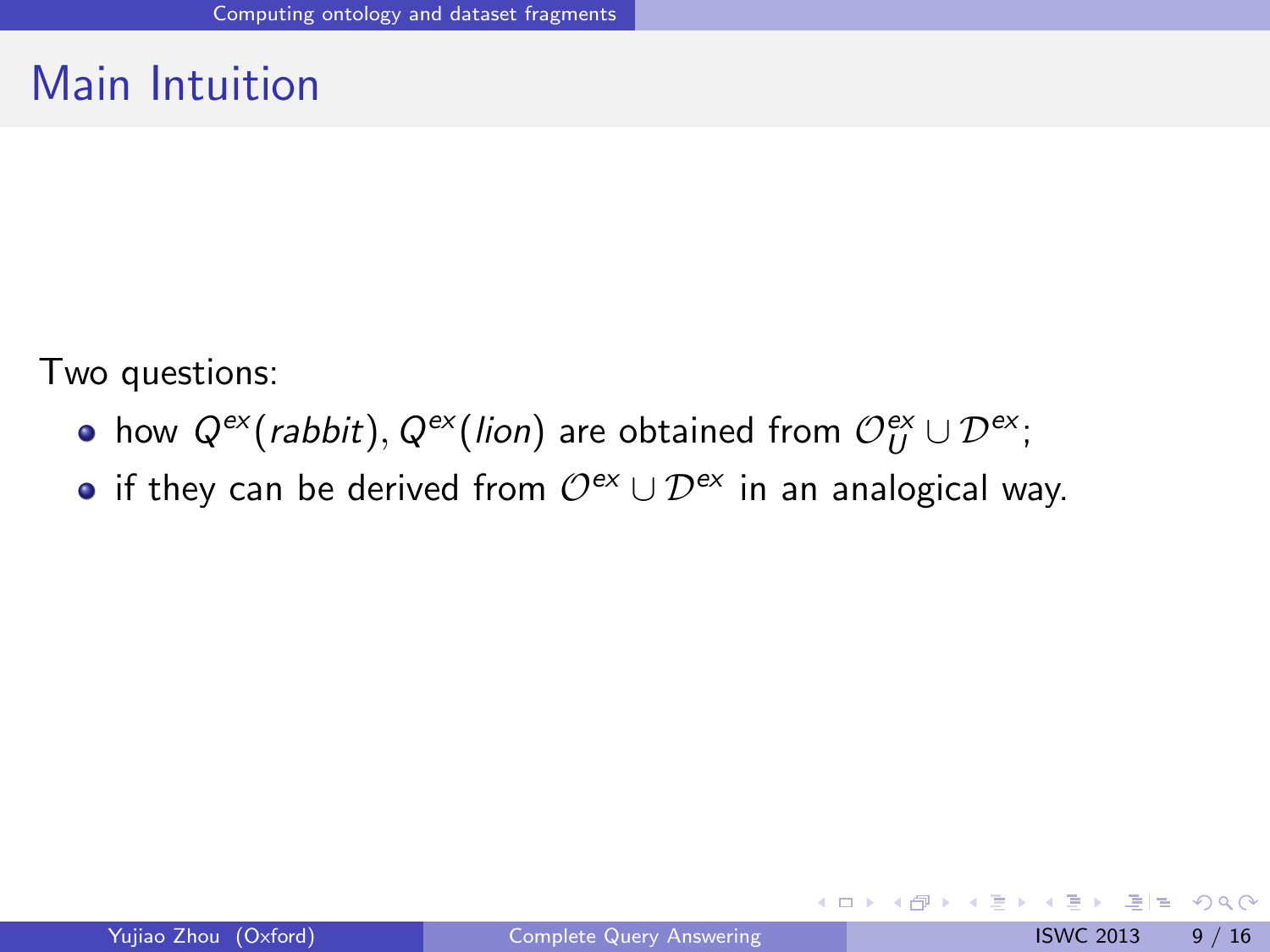#### A proof of  $Q^{\text{ex}}(\textit{rabbit})$  in  $\mathcal{O}_U^{\text{ex}}\cup \mathcal{D}$

ClassAssertion(Herbivore rabbit) SubClassOf (Herbivore AllValuesFrom (eats Plant)) Plant(c)  $Plant(c)$ ClassAssertion(Animal rabbit)  $SubClassOf(Animal HasValue(eats c))$  eats(rabbit, c)

{corresponding axioms in  $\mathcal{O} \cup \mathcal{D}$ }  $\models Q^{ex}(rabbit)$ 

<span id="page-15-0"></span>ClassAssertion(Animal rabbit) SubClassOf (Animal SomeValuesFrom(eats Thing)) ClassAssertion(Herbivore rabbit) SubClassOf (Herbivore AllValuesFrom(eats Plant))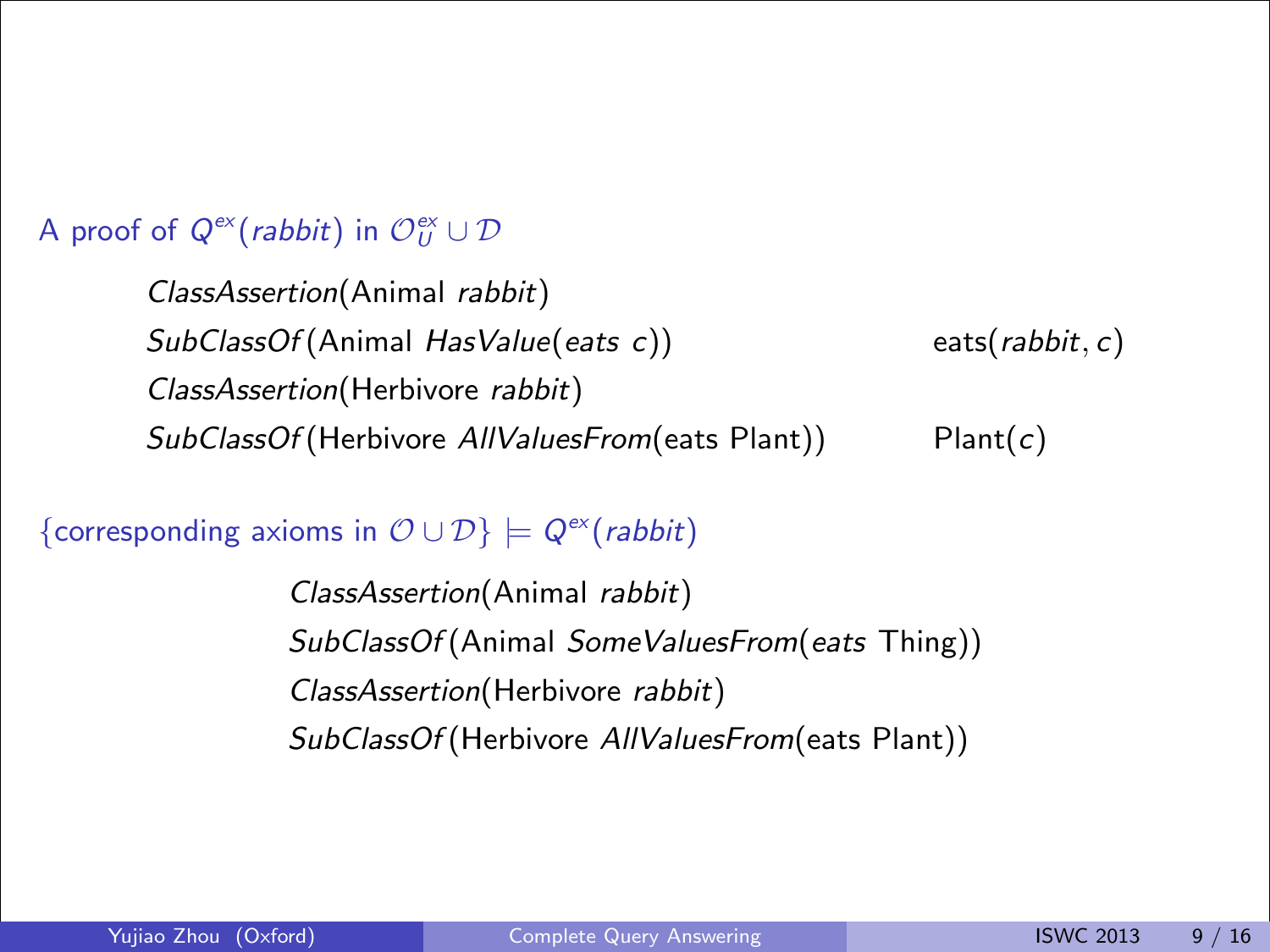#### A proof of  $Q^{\text{ex}}(\text{lion})$  in  $\mathcal{O}_U^{\text{ex}} \cup \mathcal{D}$

 $\mathit{SubClassOf}(\mathsf{Herbivore}~AllValuesFrom(\mathsf{eats}~\mathsf{Plant}))$  Plant $(c)$ *ClassAssertion*(Animal *lion*)<br>2002: Are obtained from Oex eats( $\mathit{lion}, c$ ) SubClassOf (Animal *HasValue(eats c)*) eats(*lion, c*) ClassAssertion(Animal rabbit)  $SubClassOf(Animal HasValue(eats c))$  eats(rabbit, c) ClassAssertion(Herbivore rabbit)

{corresponding axioms in  $\mathcal{O} \cup \mathcal{D}$ }  $\not\models Q^{\text{ex}}(\text{lion})$ 

<span id="page-16-0"></span>ClassAssertion(Animal rabbit) SubClassOf (Animal SomeValuesFrom(eats Thing)) ClassAssertion(Herbivore rabbit) SubClassOf (Herbivore AllValuesFrom(eats Plant)) ClassAssertion(Animal lion)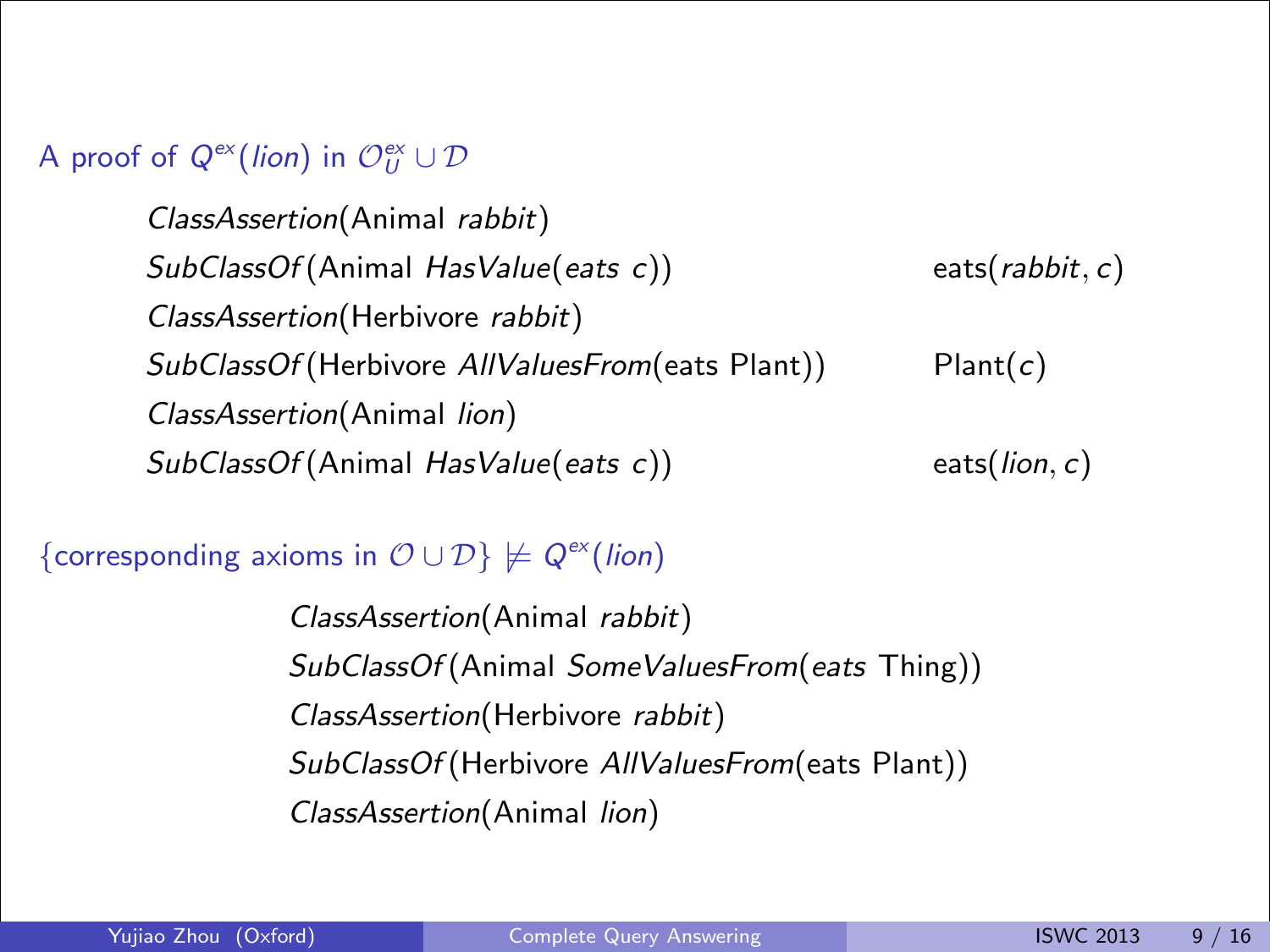### Main Intuition

Given a tuple  $\vec{a}$  in the gap,

- find ALL the proofs of  $Q(\vec{a})$  in  $\mathcal{O}_U \cup \mathcal{D}$ ;
- "trace back" the proofs into fragments  $\mathcal{O}_f \subset \mathcal{O}$  and  $\mathcal{D}_f \subset \mathcal{D}$ .

 $\vec{a} \in \text{cert}(Q, O, D)$  iff  $\vec{a} \in \text{cert}(Q, O_f, D_f)$  for each  $\vec{a}$  in the gap

<span id="page-17-0"></span>4 0 8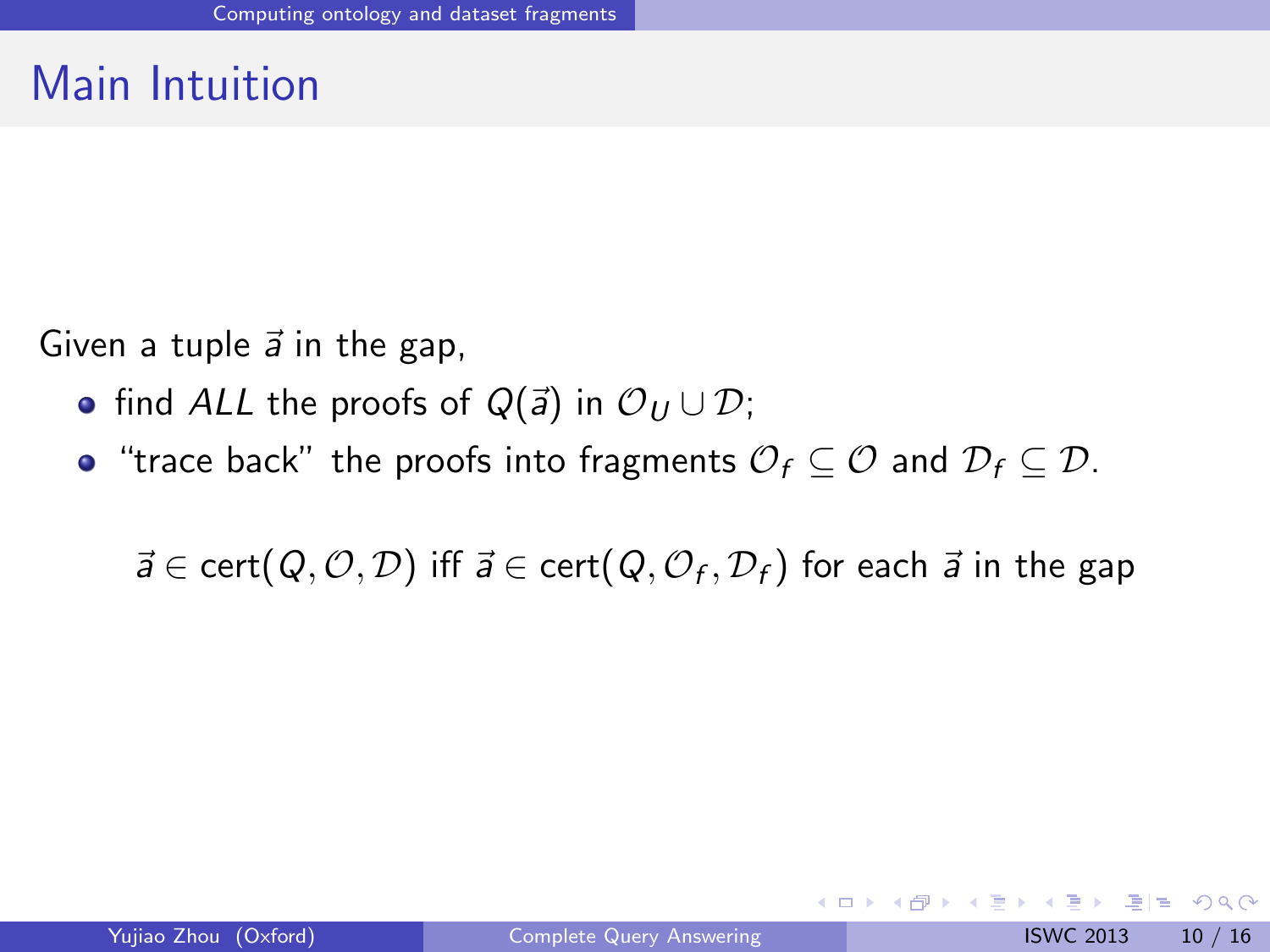- $G^{ex} = \{$  rabbit, lion  $\}$
- SubClassOf (Herbivore AllValuesFrom(eats Plant)), *DisjointClasses*(Herbivore Carnivore),  $\mathit{SubClassOf}(\mathsf{Carnivore}~\mathit{MinCardinality}(2~\text{hasParent}))\; \}$  $\mathcal{O}^\textsf{ex} = \{ \ \mathit{SubClassOf}(\textsf{Animal SomeValuesFrom}(\textsf{eats} \ \textsf{Things})),$ 
	- $\emph{ClassAssertion}$ (Herbivore *rabbit*), *ClassAssertion*(Herbivore *sheep*),  $\mathcal{D}^\text{ex} = \{\text{ } \textit{ClassA} \text{s} \text{action} (\text{Animal } \textit{lion}), \text{ } \textit{ClassA} \text{s} \text{section} (\text{Animal } \textit{rabbit}),$ PropertyAssertion(eats sheep grass), ClassAssertion(Carnivore wolf) }  $Q^{ex}(x) = \exists y$ (eats $(x, y) \wedge$ Plant $(y)$ )

<span id="page-18-0"></span>
$$
\mathcal{O}_f \cup \mathcal{D}_f \models Q^{ex}(\text{rabbit}) \text{ but } \mathcal{O}_f \cup \mathcal{D}_f \not\models Q^{ex}(\text{lion})
$$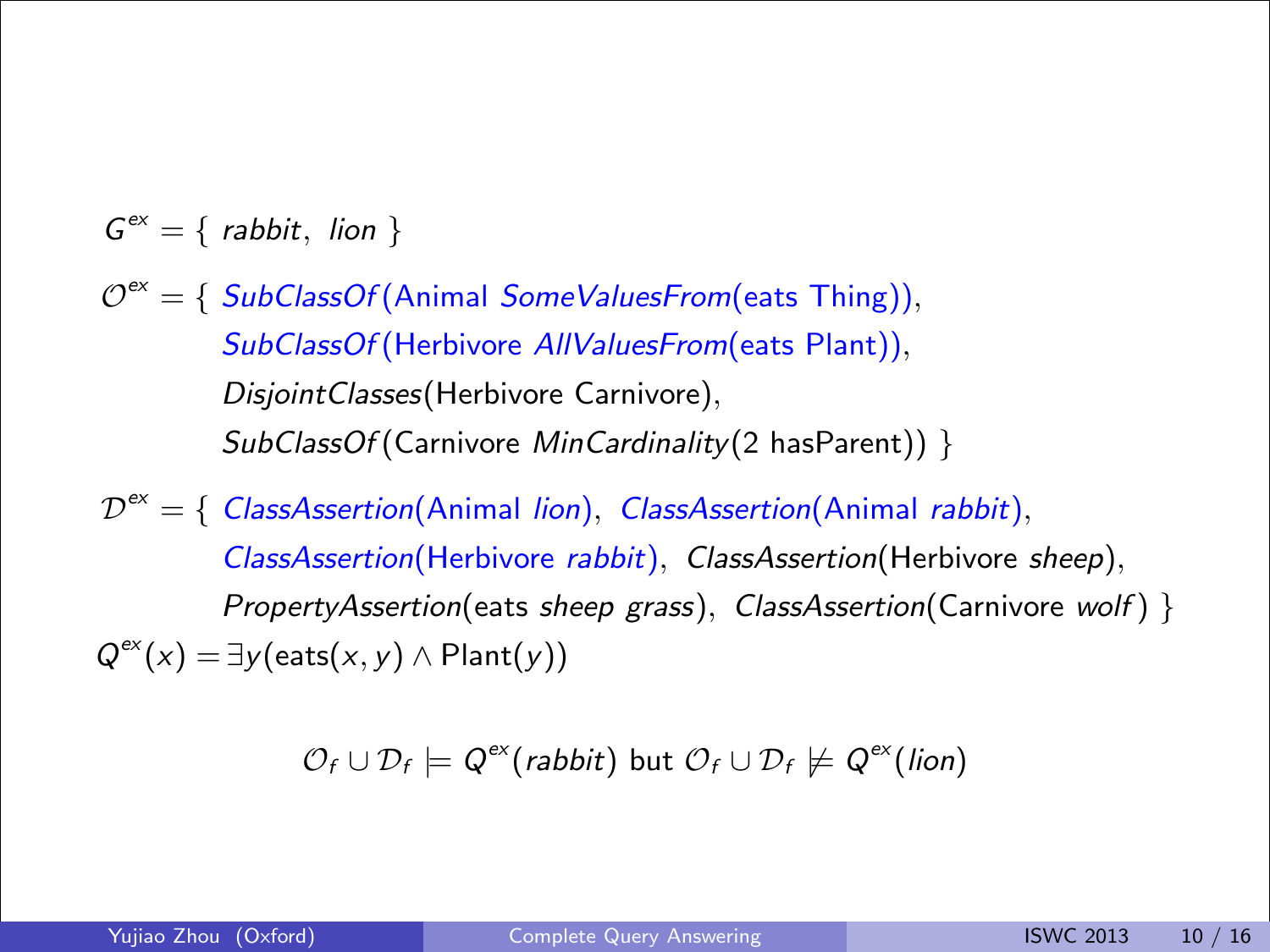### OWL 2 Reasoner

To verify if the extracted fragments validate  $Q(\vec{a})$  for each  $\vec{a}$  in the gap:  $\mathsf{cert}(\mathsf{Q}, \mathcal{O}, \mathcal{D}) = \mathsf{cert}(\mathsf{Q}, \mathcal{O}_L, \mathcal{D}) \cup \{\vec{a} \text{ in the gap }|\; \mathcal{O}_f \cup \mathcal{D}_f \models \mathsf{Q}(\vec{a})\}.$ 

#### Example

$$
\mathcal{O}_f \cup \mathcal{D}_f \models Q^{ex}(\textit{rabbit}) \text{ but } \mathcal{O}_f \cup \mathcal{D}_f \not\models Q^{ex}(\textit{lion})
$$
  
cert $(Q^{ex}, Q^{ex}, \mathcal{D}^{ex}) = \text{cert}(Q^{ex}, Q_L^{ex}, \mathcal{D}^{ex}) \cup \{\textit{rabbit}\} = \{\textit{sheep}, \textit{rabbit}\}\$ 

<span id="page-19-0"></span>K □ ▶ K 何 ▶ K 글 ▶ K 글 ▶ [글] 는 K) Q (^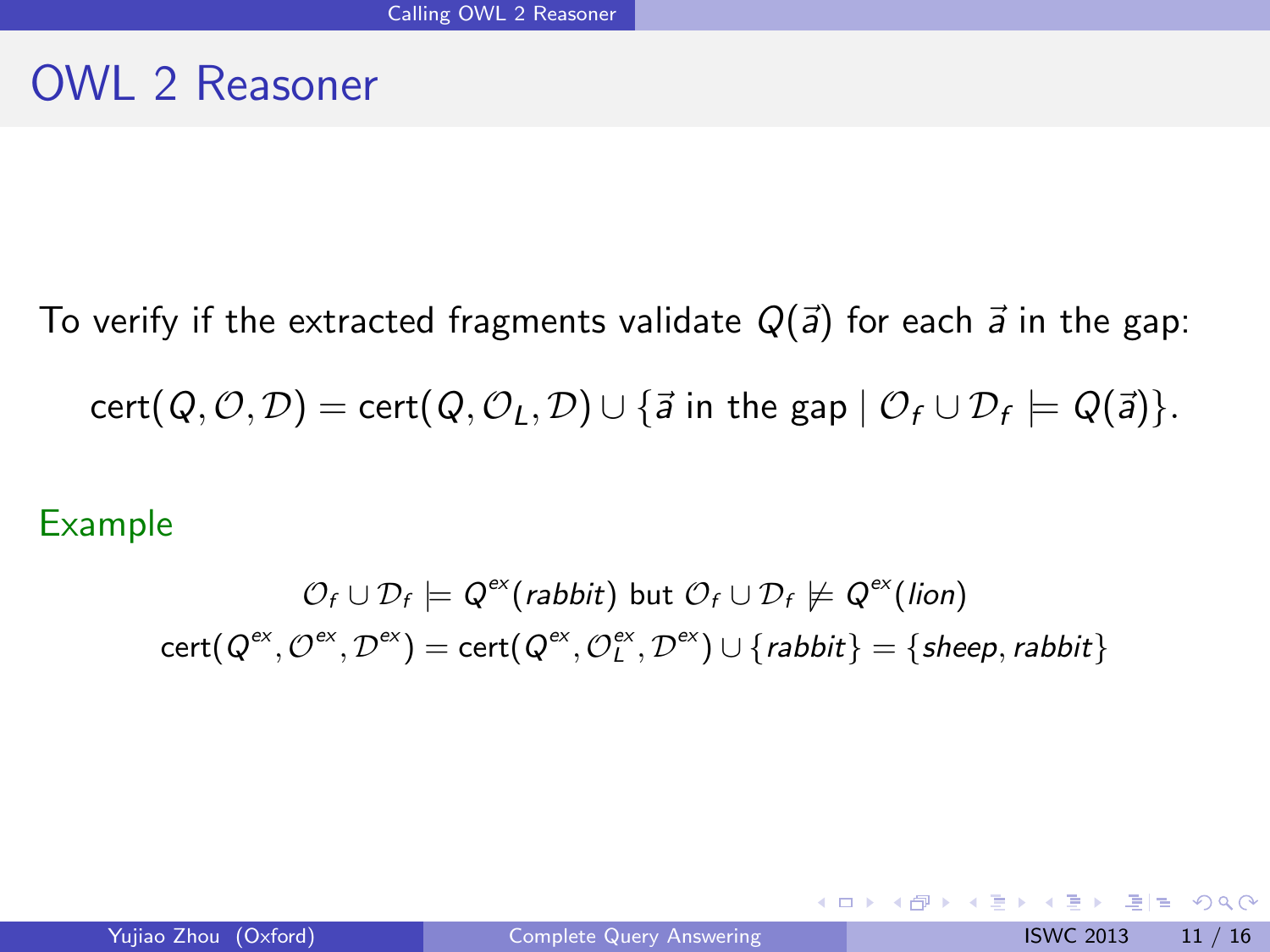#### **Datasets**

- Lehigh University Benchmark (LUBM) Generated queries
- Fly Anatomy (FLY) A realistic and complex ontology describing the anatomy of flies.

| Data                         |  |             |                 |            | DL   Horn   Existential   Classes   Properties   Axioms   Individuals   Dataset |             |
|------------------------------|--|-------------|-----------------|------------|---------------------------------------------------------------------------------|-------------|
| $LUBM(n) \mathcal{SHI} $ Yes |  | 431         | 32 <sup>1</sup> |            | 93 $1.7 \times 10^4 n$ $10^5 n$                                                 |             |
| $FLY$ $ \mathcal{SRI} $ Yes  |  | 8.396 7.533 |                 | 24 144,407 |                                                                                 | 1,606 6,308 |

4 日下

<span id="page-20-0"></span> $F = \Omega$ 

化重复 化重变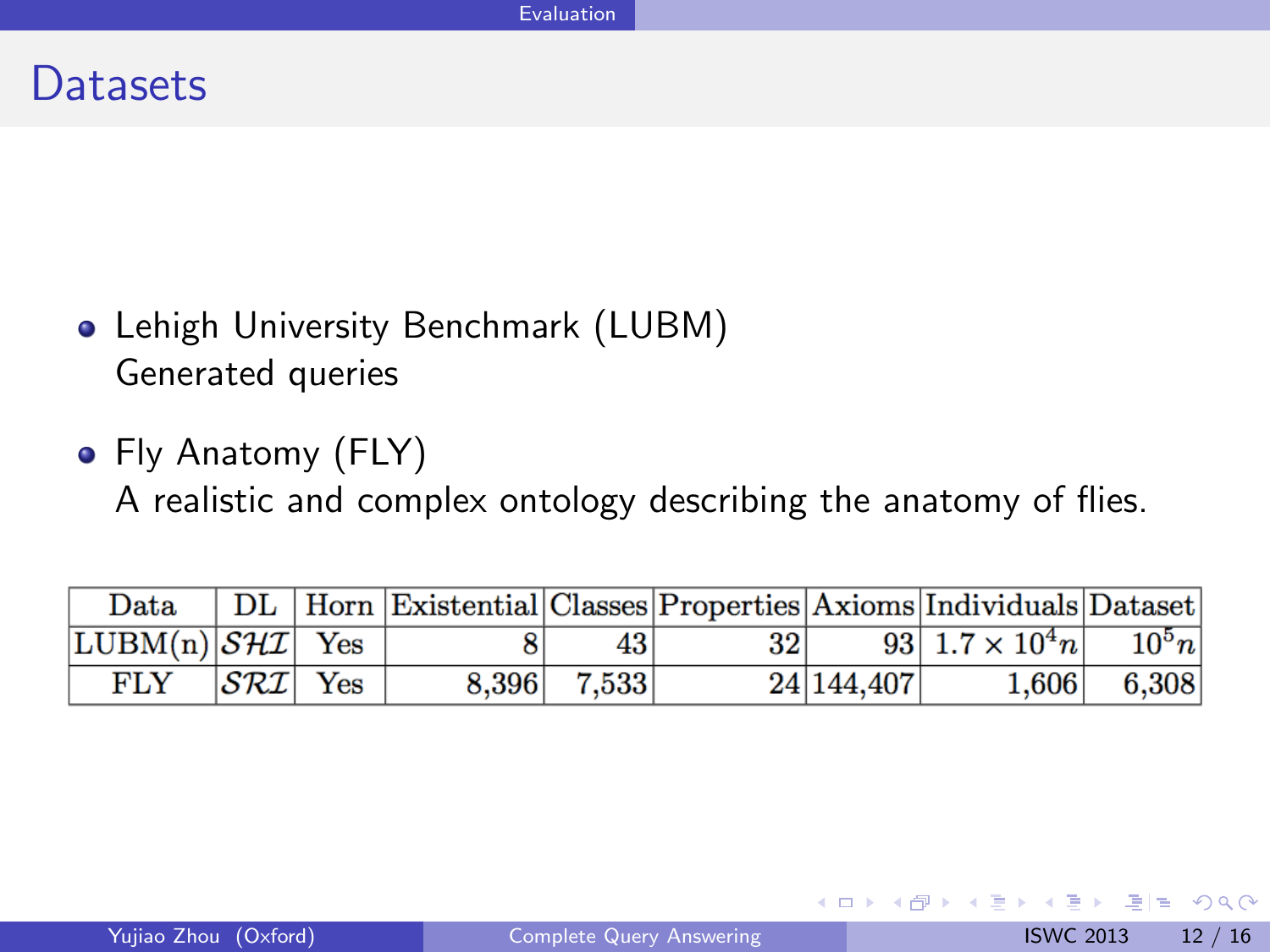### **Results** on LUBM40 with  $|\mathcal{O}| = 93$  and  $|\mathcal{D}| = 4,000,000$

| Query          | G  |    | $ \mathcal{D}_f $ | time(s) |
|----------------|----|----|-------------------|---------|
| $M_1$          | 39 | 6  | 29,041            | 60.7    |
| M <sub>2</sub> | 1  | 6  | 29,004            | 42.1    |
| $M_3$          | 16 | 6  | 29,054            | 47.6    |
| $M_4$          | 30 | 6  | 29,032            | 60.2    |
| $M_5$          | 4  | 6  | 29,010            | 64.3    |
| $M_6$          | 29 | 10 | 87,209            | 3,339.4 |
| M7             | 15 | 6  | 29,033            | 60.7    |
| $M_{8}$        | 14 | 6  | 29,038            | 52.2    |
| $M_{\rm Q}$    | 10 | 12 | 86,785            | 886.7   |
| S              | 39 | 12 | 29,041            | 2,126.5 |
|                |    |    |                   |         |

<span id="page-21-0"></span>K ロ > K 個 > K ミ > K ミ > (트) = K 9 Q @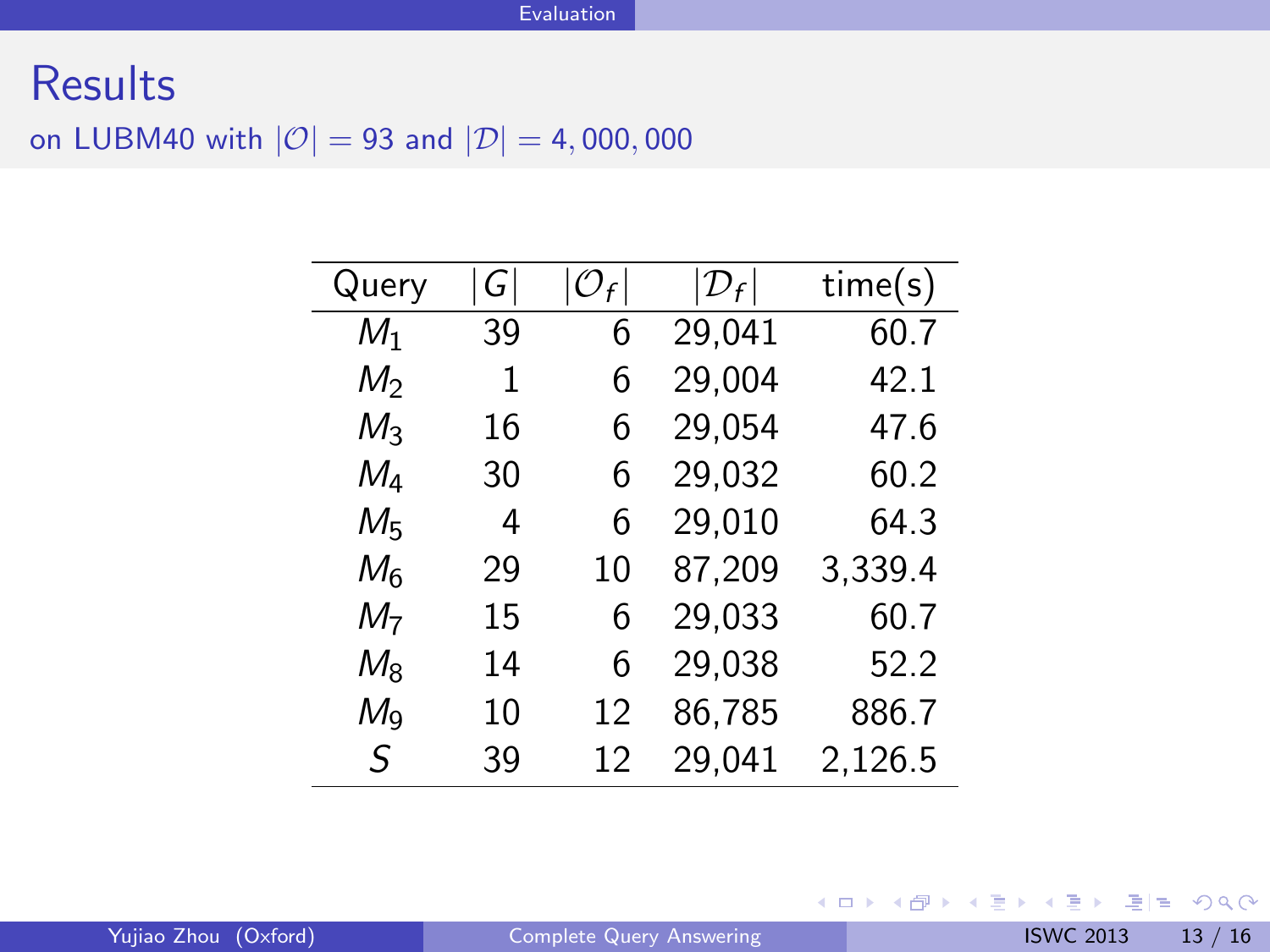#### **[Evaluation](#page-22-0)**

### **Scalability** on LUBM1 – LUBM40



Results of the other queries are very similar to that of  $M_1$ .

◆ ロ → → 伊

 $\rightarrow$ 

<span id="page-22-0"></span> $F = \Omega Q$ 

医单位 医单位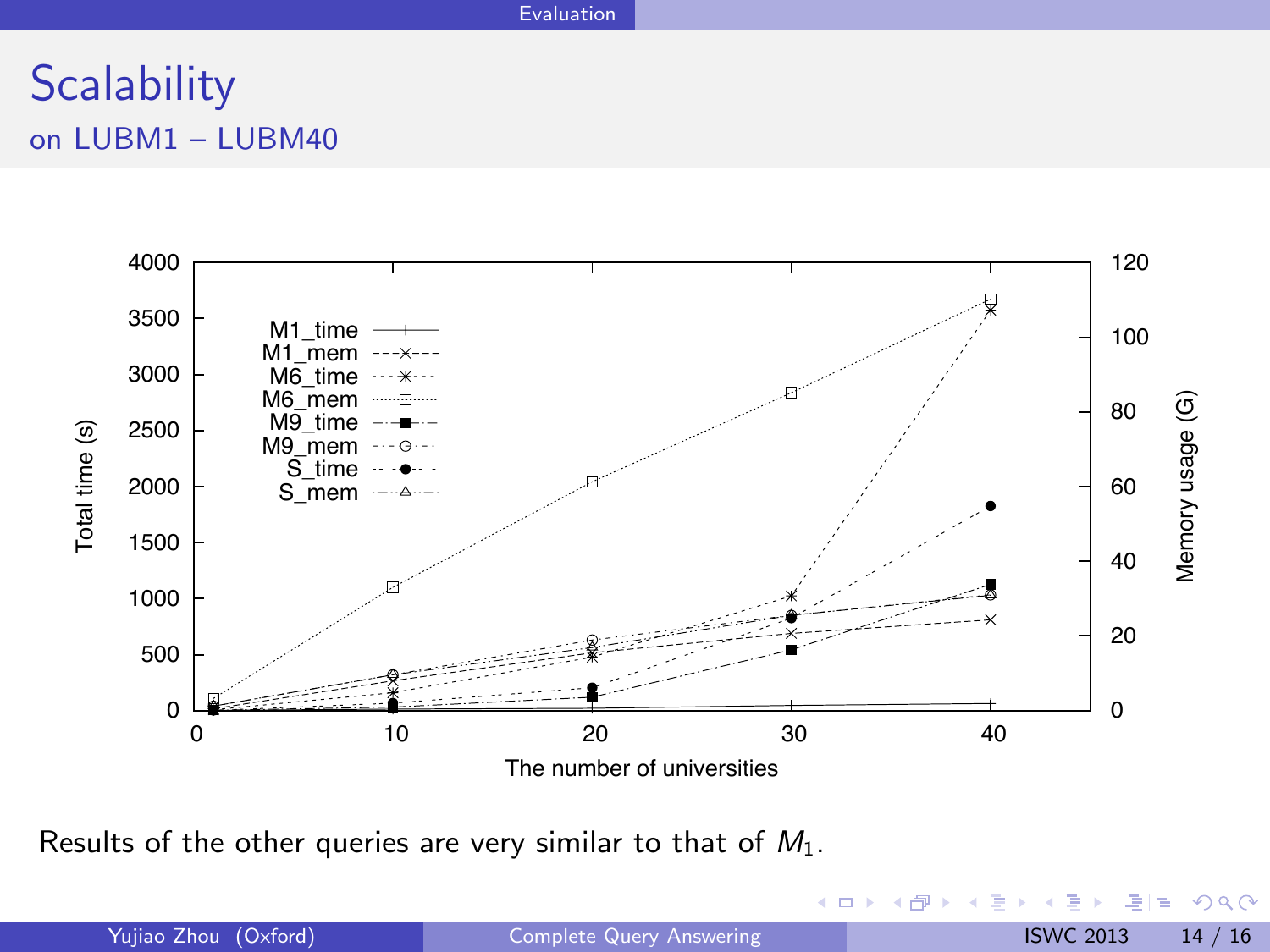### **Results** on FLY with  $|O| = 144,407$  and  $|D| = 6,308$

| Query           | $\mathsf{G}_1$ | $ {\cal O}_f $ | $ \mathcal{D}_f $ | time(s) | HermiT(s) |
|-----------------|----------------|----------------|-------------------|---------|-----------|
| $\mathcal{Q}_1$ | 803            | 224            | 4.515             | 155.2   | 3,465.9   |
| $Q_2$           | 342            | 224            | 4.054             | 114.0   | 3,179.0   |
| $Q_3$           | 28             | 217            | 3.712             | 92.3    | 5,863.3   |
| $Q_4$           | 25             | 233            | 3.762             | 99.2    | 2,944.3   |
| Qr              | 518            | 222            | 3.712             | 124.6   | 3,243.7   |

<span id="page-23-0"></span>K ロ > K 個 > K ミ > K ミ > (트) = K 9 Q @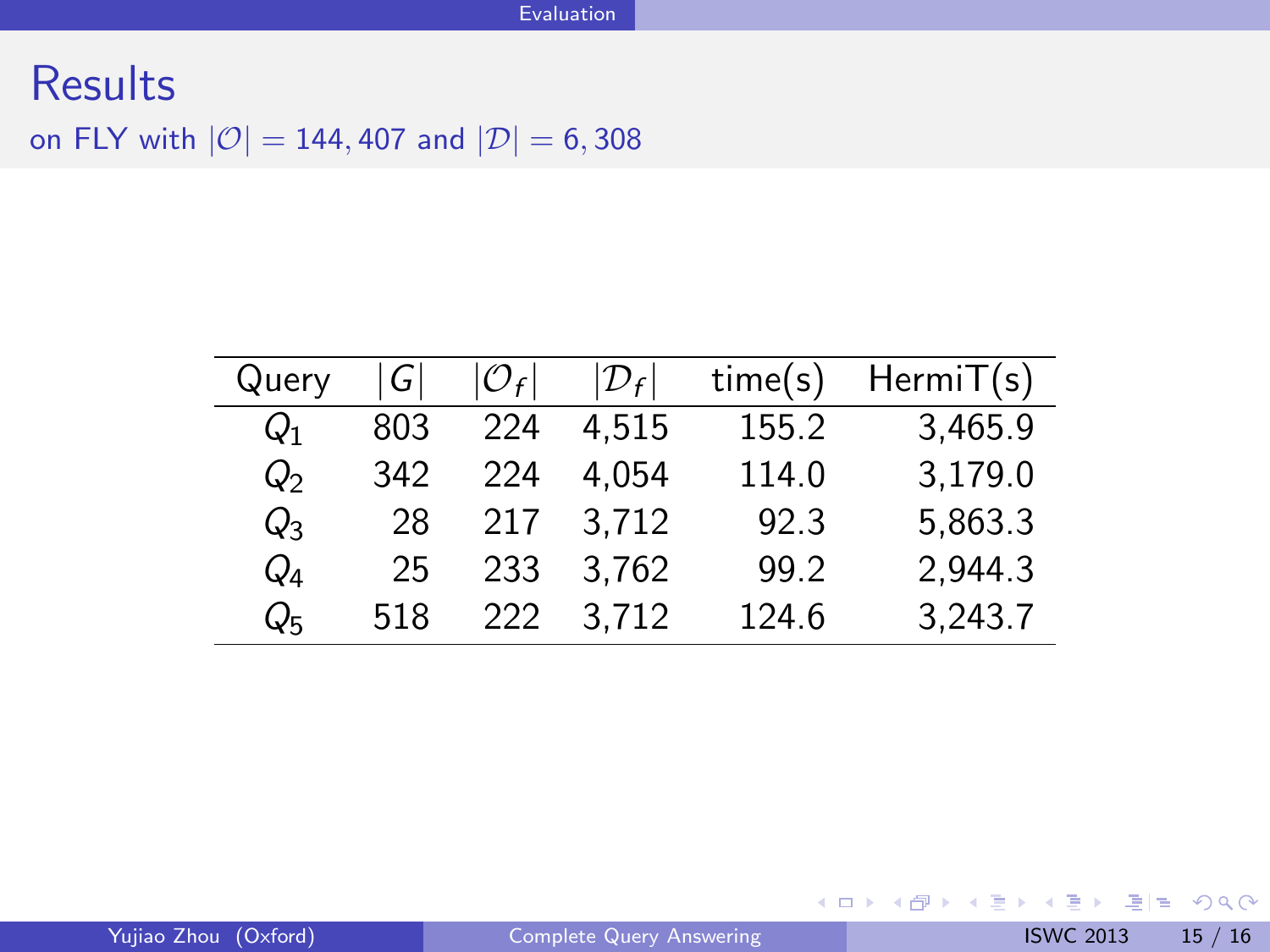### Conclusion

$$
\langle Q, \mathcal{O}, \mathcal{D} \rangle \stackrel{G}{\rightsquigarrow} \langle \mathcal{O}_f, \mathcal{D}_f \rangle
$$

 $\vec{a} \in \text{cert}(Q, O, D)$  iff  $\vec{a} \in \text{cert}(Q, O_f, D_f)$  for each  $\vec{a} \in G$ 

#### Future Work

- To extend the work to OWL 2 ontologies
- To improve the scalability by datalog encoding
- Other optimisations, e.g. summarisation, improvement of lower & upper bounds.

4 0 8

3 E X 3 E

<span id="page-24-0"></span> $E|E \cap Q$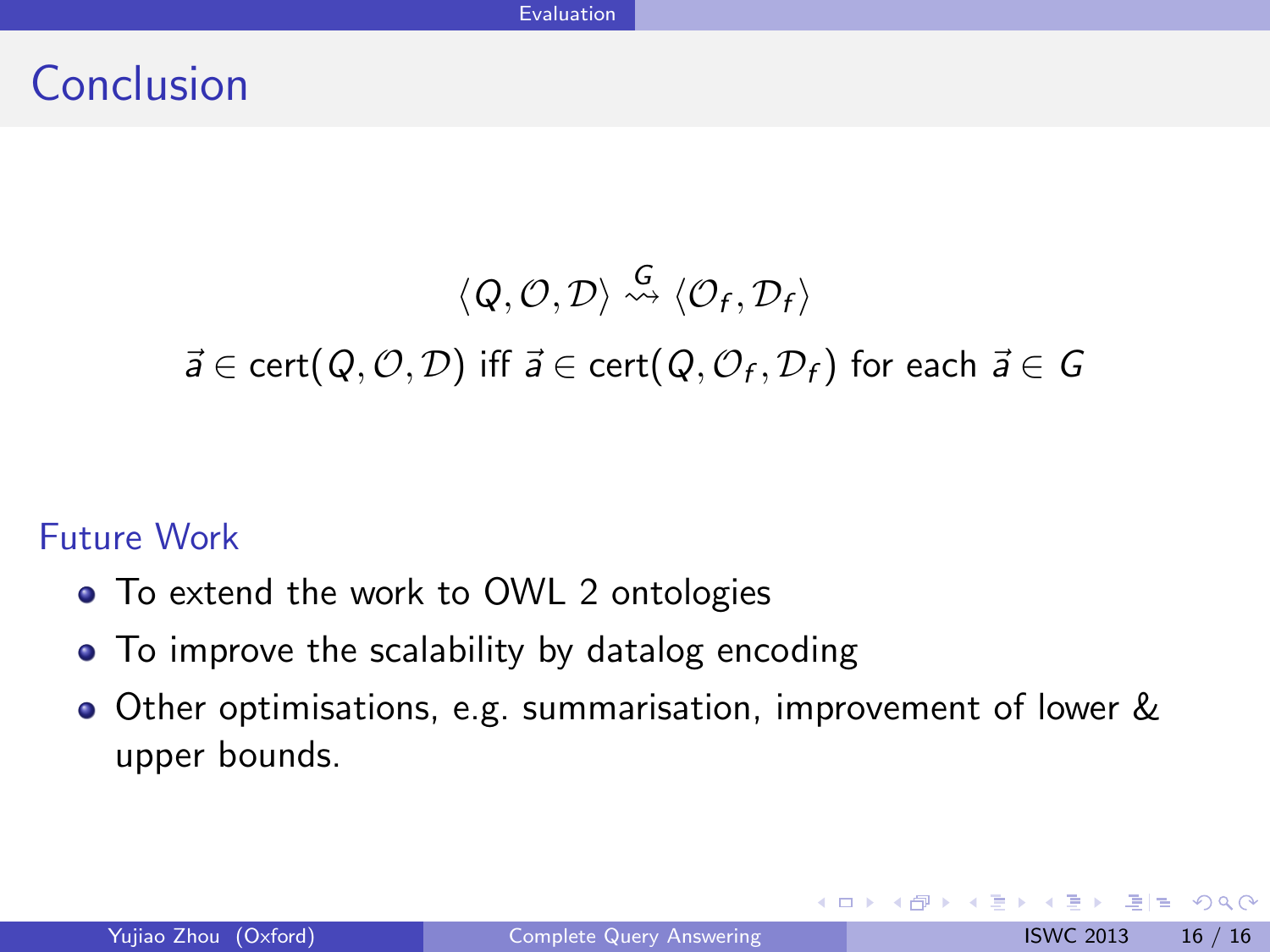### Backward Chaining Algorithm Tabling technique

Objective: to ensure the termination of finding out all proofs;



KED KARD KED KED EN AGA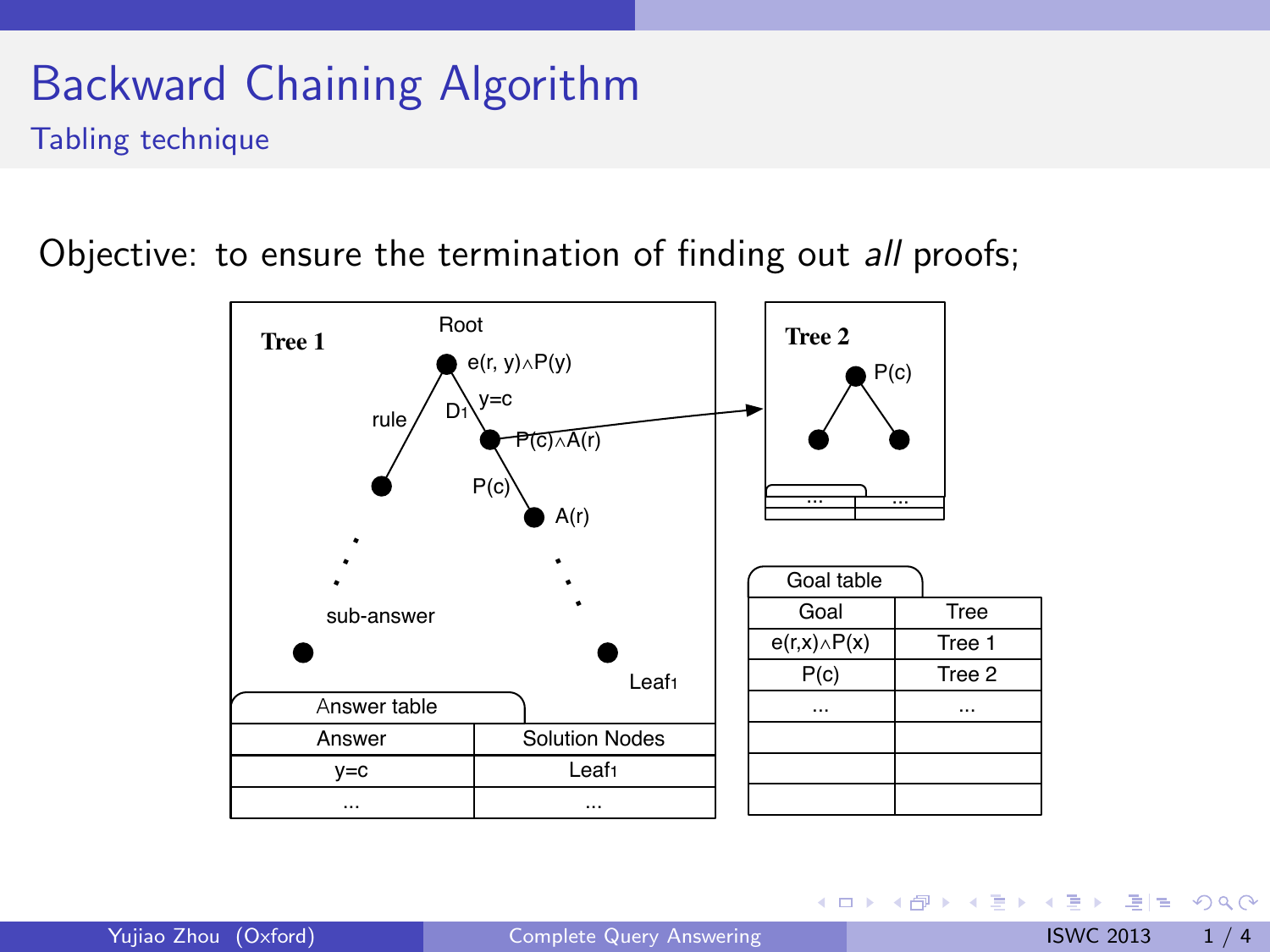# Backward Chaining Algorithm

Pruning with lower and upper bounds

Before backward chaining on a node labeled with a goal P, we check P both in the lower and upper bounds.

- Upper bounds: cert $(P, \mathcal{O}_U, \mathcal{D}) = \emptyset$ ;
- Lower bounds: P is ground and cert $(P, \mathcal{O}_1, \mathcal{D}) \neq \emptyset$ .

4 0 8

 $E|E$   $\Omega$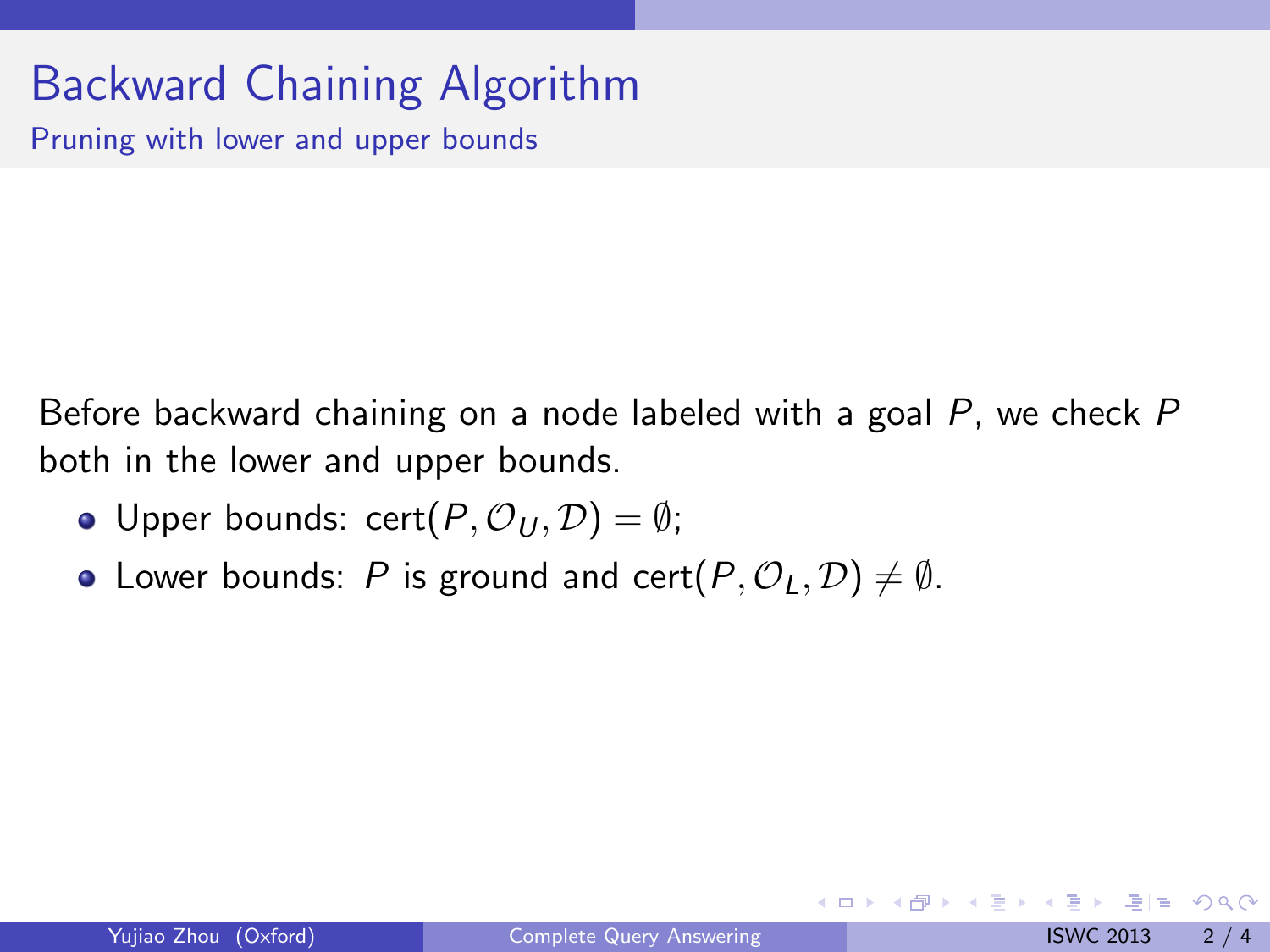### **Results**

on LUBM40 with  $|\mathcal{O}| = 93$  and  $|\mathcal{D}| = 4,000,000$ 

| Query   |                | $\boldsymbol{n}$ | G               | $t_f$   | $ \mathcal{O}_f $ | $ \mathcal{D}_f $ |    | $t_{\rm check}$ | $t_{\mathrm{total}}$          |
|---------|----------------|------------------|-----------------|---------|-------------------|-------------------|----|-----------------|-------------------------------|
| $M_{1}$ | $\overline{2}$ | 3                | 39              | 36.4    | 6                 | $29,041$ H:       |    | 23.3 H:         | 60.7                          |
| $\ M_2$ | 3              | 4                |                 | 37.1    | 6                 | $29,004$ H:       |    | $4.0$ H:        | 42.1                          |
| $M_3$   | 4              | 6                | 16              | 38.2    | 6                 | $29.054$ H:       |    | 8.4 H:          | 47.6                          |
| $M_{4}$ | $\overline{2}$ | 3                | 30 <sup>°</sup> | 36.0    | 6                 | $29.032$ H:       |    | 23.3 H:         | 60.2                          |
| $M_5$   | 3              | 4                | 4               | 39.4    | 6                 | $29,010$ H:       |    | $24.0$ H:       | 64.3                          |
| $\,M_6$ | 4              | 6                | 29              | 2,845.8 | 10                | $87.209$ H:       |    | $483.0$ H:      | 3,339.4                       |
| $M_7$   | 3              | 5                | 15 <sup>1</sup> | 38.0    | 6                 | $29.033$ H:       |    | $10.3$ H:       | 49.3                          |
| $M_8$   | 3              | 5                | 14              | 39.3    | 6                 | $29.038$ H:       |    | 11.9 H:         | 52.2                          |
| $M_9$   | 3              | 4                | 10 <sup>1</sup> | 328.9   | 12                | $86,785$ H:       |    | $556.2$ H:      | 886.7                         |
| S       |                | $\overline{2}$   | 39              | 310.0   | 12                | 86,802            | Н: | $1,780.0$ H:    | 2,126.5                       |
|         |                |                  |                 |         |                   |                   |    |                 | $P: 16,592.1$ $ P: 16,870.0 $ |

K ロ > K @ > K 할 > K 할 > [ 할 > 10 Q Q Q